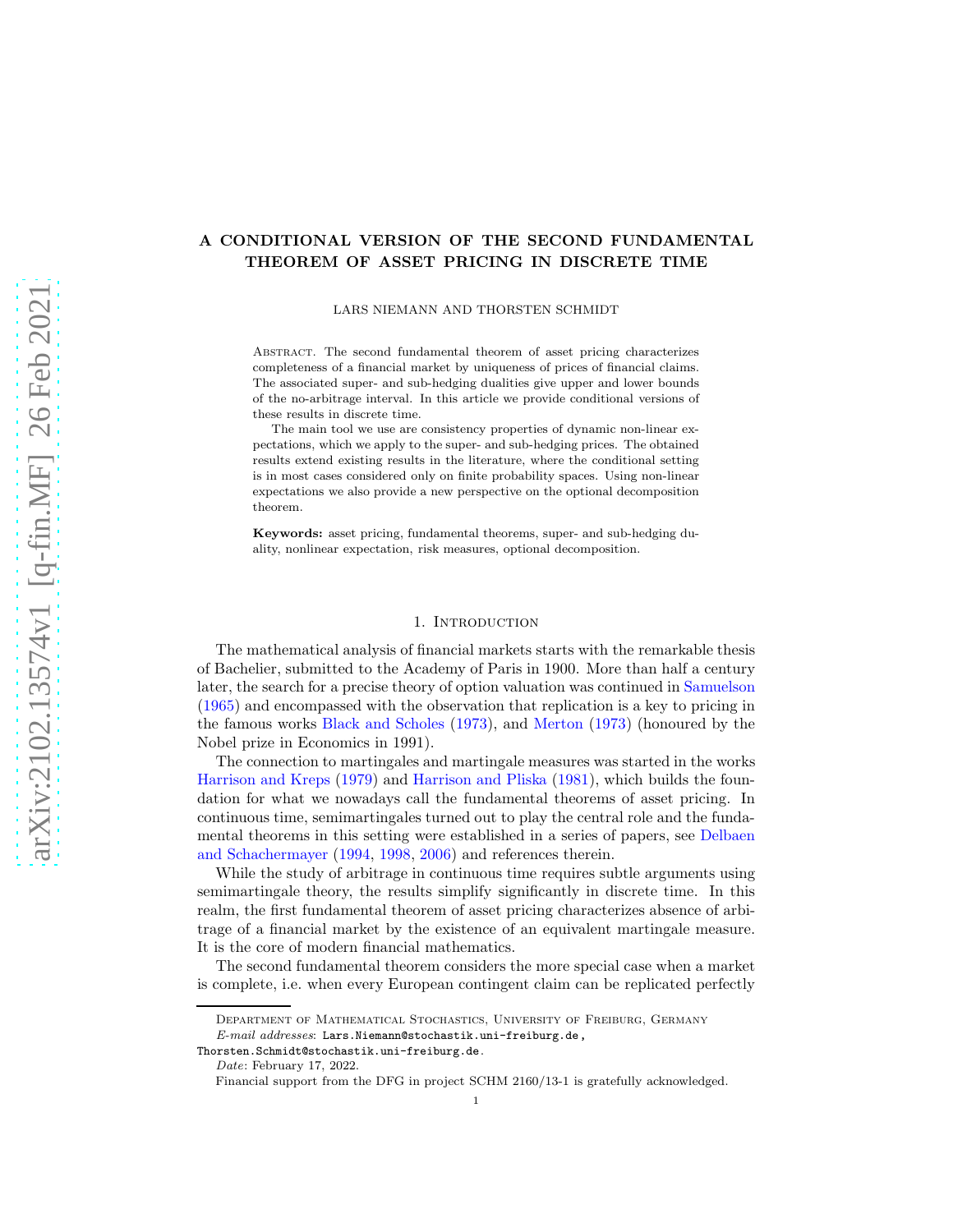by a trading strategy, see [Biagini](#page-23-3) [\(2010\)](#page-23-3) for an overview and literature. It characterizes completeness by uniqueness of the prices for claims. This well-known result dates back to [Harrison and Kreps](#page-24-2) [\(1979](#page-24-2)), [Harrison and Pliska](#page-24-3) [\(1981,](#page-24-3) [1983\)](#page-24-5), although in the realm of continuous processes which excludes discrete time. In discrete time it was proven on a finite probability space in [Taqqu and Willinger](#page-24-6)  $(1987)$ , see also Föllmer and Schied  $(2011)$ . These results however consider only the initial time point 0 and a conditional version is lacking.

This is the topic of the present article. We will provide a self-contained proof of a conditional formulation of the second fundamental theorem of asset pricing together with a conditional version of the associated sub-hedging and super-hedging dualities. These results were shown in [Delbaen and Schachermayer](#page-24-4) [\(2006](#page-24-4)), however under the strong simplification of a finite probability space.

Consider a finite number of time points which we denote without loss of generality by  $\{0, \ldots, T\}$ . In this setting we study a financial market which is free of arbitrage. Our first main result, Theorem [5.5,](#page-18-0) shows the following two (among four) equivalent conditions and hence is a conditional version of the second fundamental theorem of asset pricing.

**Theorem 1.1.** *For any*  $t \in \{0, \ldots, T\}$ *, the following statements are equivalent:* 

- *(i) The market is complete at time* t*, i.e. every European contingent claim* H ∈  $L_+^0(\mathscr{F}_T)$  *is attainable at time t.*
- *(ii)* Every European contingent claim  $H \in L^0_+(\mathscr{F}_T)$  has a unique price at time t.

Equally important is the characterization of the no-arbitrage interval and the associated duality results. In the unconditional case, the no-arbitrage interval of a contingent claim collapses to a singleton if and only if the claim can be replicated by a self-financing trading strategy, which is called attainability (see Section [5.1](#page-17-0) for details). Here, we generalize this to the conditional setting. First, for any random variable  $H$  denote by

$$
\pi_t^{\text{sup}}(H) := \text{ess sup}\{E_Q[H \mid \mathscr{F}_t] : Q \in \mathcal{M}_e^H\}, \text{ and}
$$

$$
\pi_t^{\text{inf}}(H) := \text{ess inf}\{E_Q[H \mid \mathscr{F}_t] : Q \in \mathcal{M}_e^H\}
$$

the upper and the lower (conditional) bound of the no-arbitrage interval; here  $\mathcal{M}_{e}^{H}$ denotes the set of equivalent martingale measures under which  $H$  is integrable. In Theorem [5.4](#page-18-1) we show the following.

**Theorem 1.2.** Let  $H \in L^0_+(\mathscr{F}_T)$  be a European contingent claim. Then H is *attainable at time* t *if and only if*

$$
\pi_t^{inf}(H) = \pi_t^{sup}(H),
$$

*i.e. when there is a unique arbitrage free price at time* t*. If* H *is not attainable at time t*, *then*  $\pi_t^{inf}(H)$  *and*  $\pi_t^{sup}(H)$  *are not arbitrage free prices at time t*.

The associated super- and sub-hedging dualities state that the upper (lower) bound of the no-arbitrage interval equals the smallest super-hedging price, or the largest sub-hedging price, respectively. The conditional version of this result will be proven in Propositions [3.11](#page-11-0) and [3.14.](#page-12-0) The smallest super-hedging price gives rise to a non-linear expectation, which will be the main tool for this proof. We therefore start with a small exposition of non-linear expectations in a dynamic setting and provide a series of useful results in this regard.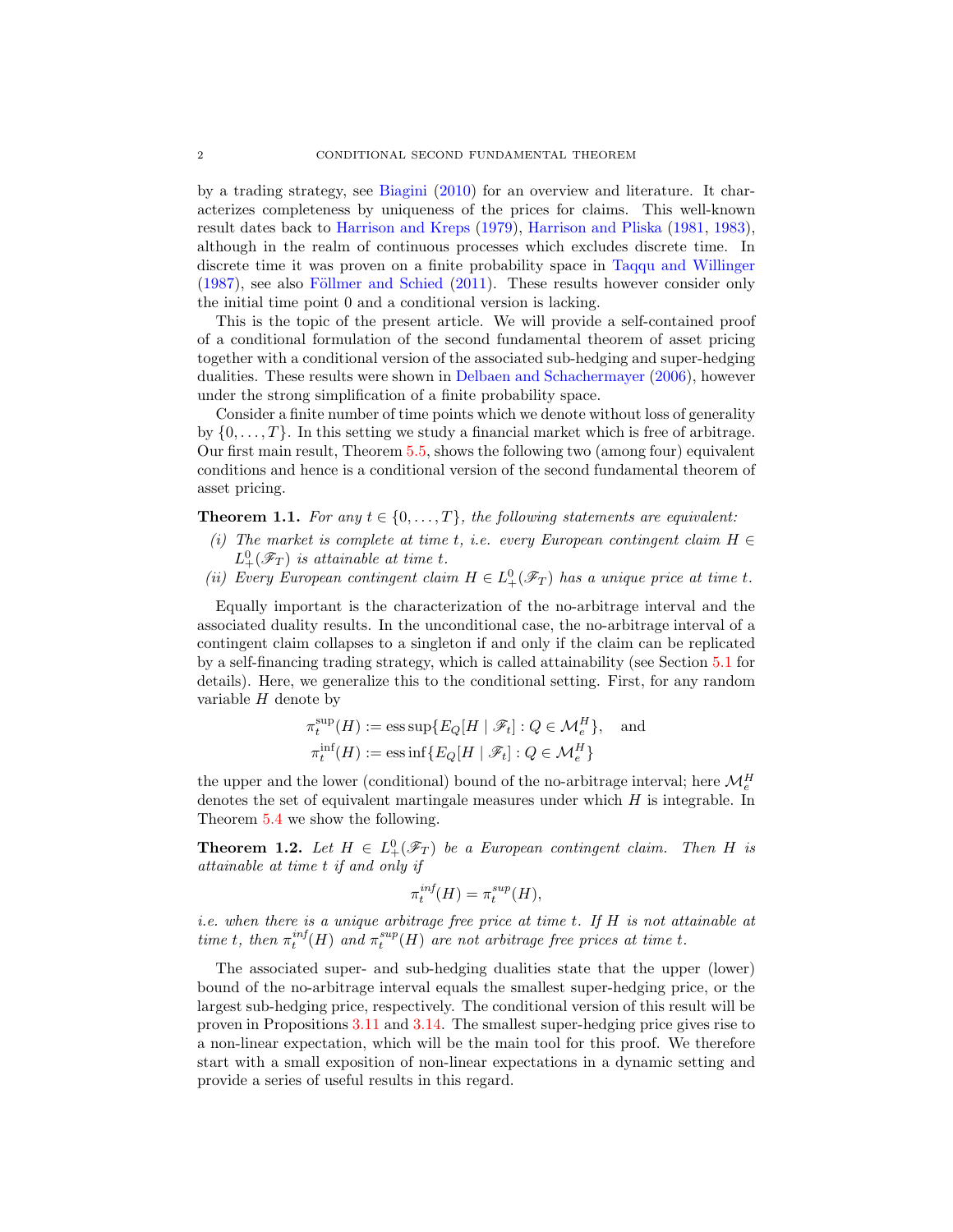Non-linear dynamic expectations and their counterpart dynamic risk measures have been studied in many places in the literature. Introduced in [Peng](#page-24-8) [\(2005\)](#page-24-8), non-linear expectations allow for a concise description of model uncertainty. This includes the g-expectation, a Brownian Motion with uncertain drift parameter (see [Coquet et al.](#page-23-4) [\(2002](#page-23-4))), and the G-Brownian Motion (see [Peng](#page-24-9) [\(2007](#page-24-9))) describing a Brownian Motion with uncertain volatility. For applications of non-linear expectations in the study of financial markets in discrete time under uncertainty, we refer to [Nutz](#page-24-10) [\(2014](#page-24-10)) and [Bouchard et al.](#page-23-5) [\(2015](#page-23-5)).

Regarding the intensively studied topic of risk measures, we refer to the seminal article [Artzner et al.](#page-23-6) [\(1999](#page-23-6)), to [Delbaen](#page-23-7) [\(2002](#page-23-7)) for unconditional risk measures, and to [Detlefsen and Scandolo](#page-24-11) [\(2005\)](#page-24-11), [Acciaio and Penner](#page-23-8) [\(2011\)](#page-23-8) for conditional and dynamic risk measures, amongst many others of course.

The paper is structured as follows: in Section [2](#page-2-0) we introduce dynamic non-linear expectations and derive related results on sensitivity and consistency. In Section [3](#page-6-0) we study super- and sub-hedging and provide a new perspective on the optional decomposition theorem based on those. In Section [4](#page-13-0) we show that the set of arbitragefree prices is indeed an interval and study further properties. Section [5](#page-17-1) is the core of the paper provides a detailed study of attainability and the conditional version of the second fundamental theorem of asset pricing. Section [6](#page-21-0) concludes the paper. An appendix provides some references and results for non-linear expectations and symmetry.

#### 2. Nonlinear Expectations

<span id="page-2-0"></span>In this section we present the appropriate notion of conditional non-linear expectations and related properties. Let  $T \in \mathbb{N}$  denote the final time horizon and let  $(\Omega, \mathscr{F})$  be a measurable space with a filtration  $\mathbb{F} = (\mathscr{F}_t)_{t \in \{0,\ldots,T\}}$ . We assume  $\mathscr{F}_T = \mathscr{F}$  and that  $\mathscr{F}_0$  is trivial.

Denote by  $\text{ca}_+^1(\Omega,\mathscr{F})$  the space of probability measures (i.e. countably additive measures with total mass 1) on  $(\Omega, \mathscr{F})$  and consider a set of probability measures  $\mathscr{P} \subseteq \text{ca}_+^1(\Omega, \mathscr{F})$ . The classical case with one fixed probability measure is contained as special case by considering  $\mathscr{P} = \{P\}$  with a probability measure P on  $(\Omega, \mathscr{F})$ .

A P-null set  $A \subseteq \Omega$  is a possibly not measurable set being a subset of a measurable set  $A' \in \mathscr{F}$  with  $P(A') = 0$ . A set  $A \subseteq \Omega$  is called a  $\mathscr{P}\text{-}polar set$ , if A is a P-null set for every  $P \in \mathscr{P}$ . We denote the collection of  $\mathscr{P}$ -polar sets by Pol $(\mathscr{P})$ . We say a property holds  $\mathscr{P}$ -a.s., if it holds outside a  $\mathscr{P}$ -polar set. If  $\mathscr{P} = \{P\}$ , we write short  $Pol(P)$  instead of  $Pol({P})$ .

For two subsets of  $ca^1_+(\Omega, \mathscr{F})$ ,  $\mathscr{P}$  and  $\mathscr{Q}$ , we call  $\mathscr{Q}$  absolutely continuous with respect to P, denoted by  $\mathscr{Q} \ll \mathscr{P}$ , if  $Pol(\mathscr{P}) \subset Pol(\mathscr{Q})$ . We write  $\mathscr{Q} \sim \mathscr{P}$ , if  $\mathscr{Q} \ll \mathscr{P}$  and  $\mathscr{P} \ll \mathscr{Q}$ .

Remark 2.1 (Absolute continuity does not imply total continuity). Unlike the case of singletons, absolute continuity does in general not imply total continuity: consider  $\mathscr{P} = \{\delta_n \mid n \in \mathbb{N}\}\.$  For  $P := \sum_n 2^{-n} \delta_n$  we have  $\mathscr{P} \sim \{P\}.$  However, the sequence  $A_n = \{n\}$  fulfils

$$
P(A_n) = 2^{-n} \to 0
$$
 and  $\mathcal{P}(A_n) := \sup_{P \in \mathcal{P}} P(A_n) = 1$ .

As a consequence, if  $\mathscr{Q} \ll \mathscr{P}$ , there exists a well-defined mapping  $L^0(\mathscr{P}) \to L^0(\mathscr{Q})$ . However, this mapping is in general not continuous, as absolute continuity does not imply total continuity, which was just shown.  $\Diamond$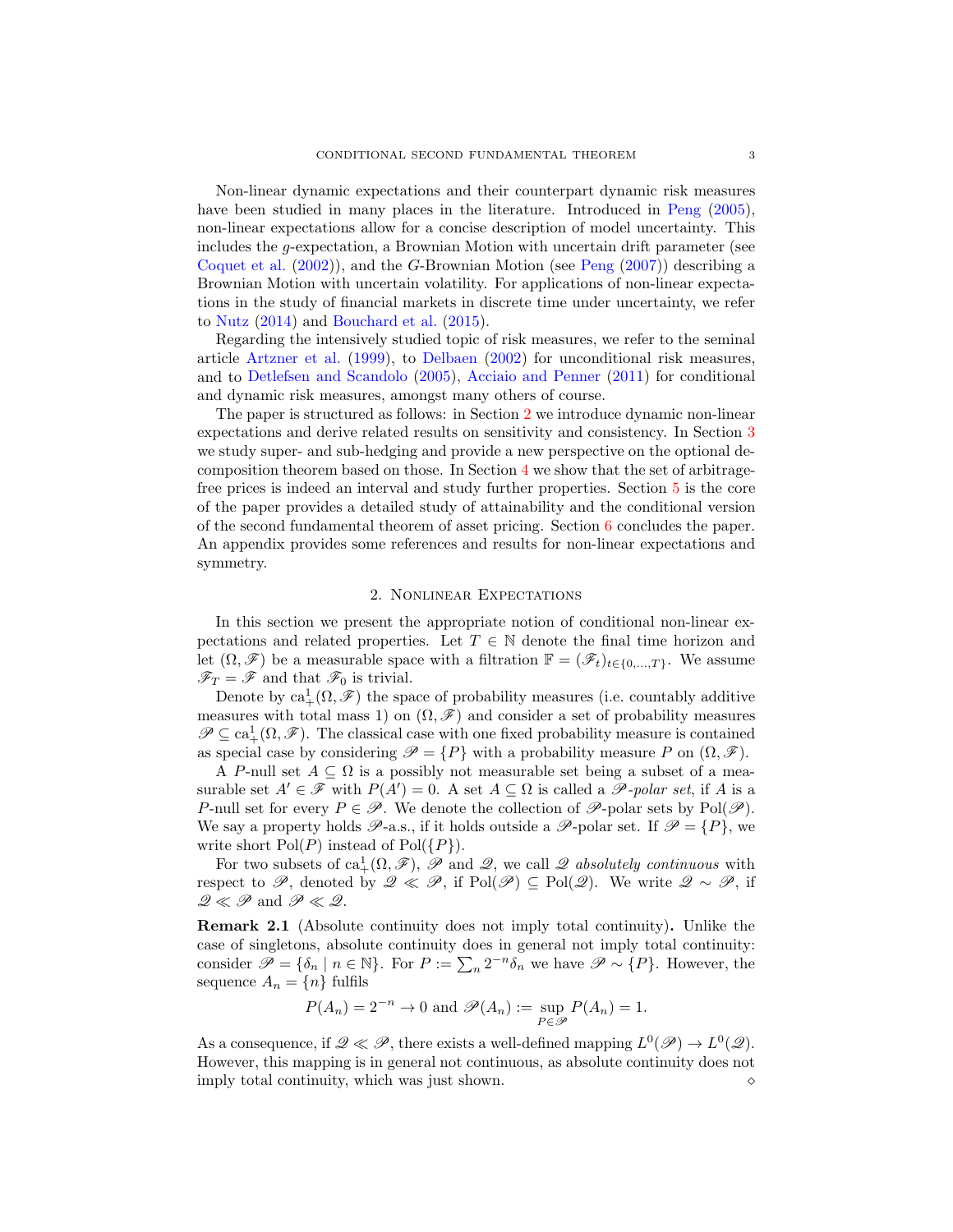On  $\mathscr{L}^0 := \mathscr{L}^0(\Omega, \mathscr{F}) := \{ X : \Omega \to \mathbb{R} \mid X \mathscr{F}\text{-measurable} \}$  we introduce the equivalence relation  $\sim_{\mathscr{P}}$  by  $\hat{X} \sim_{\mathscr{P}} Y$  if and only if  $X = Y \mathscr{P}$ -a.s.. Then we set  $L^{\hat{0}} := \mathscr{L}^0/\mathscr{P}, \text{ for } p \in (1,\infty), \ L^p := \{ X \in L^{\hat{0}} : \text{sup}_{P \in \mathscr{P}} E_P[|X|^p] < \infty \}$  and  $L^{\infty} := \{ X \in L^{0} : \exists C > 0 : |X| \leq C \ \mathscr{P}$ -a.s.}. With this notation, Proposition 14 in [Denis et al.](#page-24-12) [\(2011\)](#page-24-12) shows that for each  $p \in [1, \infty]$ ,  $L^p$  is a Banach space.

The space  $L^0$  can be equipped with a metric by

$$
d: L^0 \times L^0 \to \mathbb{R}_+, (X, Y) \mapsto \sup_{P \in \mathscr{P}} E_P[|X - Y| \wedge 1]
$$

and this metric describes robust convergence in probability.

We consider a set  $\mathscr{H} \subseteq L^0$  containing all constants and set for  $t \in \{0, ..., T\}$ 

$$
\mathscr{H}_t := \mathscr{H} \cap L^0(\mathscr{F}_t).
$$

The following definition introduces the notion of a conditional non-linear expectation and the associated notion of a non-linear dynamic expectation which is a set of conditional non-linear expectations. In the classical, linear case, i.e. when  $\mathscr{P} = \{P\}$  we recover the notion of conditional expectation.

**Definition 2.2.** We call a mapping  $\mathcal{E}_t : \mathcal{H} \to \mathcal{H}_t$  an  $\mathcal{F}_t$ -conditional non-linear *expectation*, if

(i)  $\mathcal{E}_t$  is *monotone*: for  $X, Y \in \mathcal{H}$  the condition  $X \leq Y$  implies  $\mathcal{E}_t(X) \leq \mathcal{E}_t(Y)$ ,

(ii)  $\mathcal{E}_t$  preserves measurable functions: for  $X_t \in \mathcal{H}_t$  we have  $\mathcal{E}_t(X_t) = X_t$ .

We call  $\mathcal{E} = (\mathcal{E}_t)_{t \in \{0,\ldots,T\}}$  a *non-linear dynamic expectation*, if for every  $t \in$  $\{0, ..., T\}$  the mapping  $\mathcal{E}_t : \mathcal{H} \to \mathcal{H}_t$  is an  $\mathcal{F}_t$ -conditional non-linear expectation.

We introduce further properties which will be of interest in the context of dynamic non-linear expectations. First, we introduce some well-known properties regarding the set  $\mathcal{H}$ , all in an appropriate conditional formulation. Denote  $\mathscr{H}_t^+ := \{ X \in \mathscr{H}_t : X \geq 0 \}.$  We call  $\mathscr{H}_t$ 

- (i) *additive*, if  $\mathcal{H} + \mathcal{H} \subseteq \mathcal{H}$ .
- (ii)  $\mathscr{F}_t$ -translation-invariant, if  $\mathscr{H} + \mathscr{H}_t \subseteq \mathscr{H}$ .
- (iii)  $\mathscr{F}_t$ -convex, if for  $\lambda_t \in \mathscr{H}_t$  with  $0 \leq \lambda_t \leq 1$  we have

$$
\lambda_t \mathscr{H} + (1-\lambda_t) \mathscr{H} \subseteq \mathscr{H}
$$

- (iv)  $\mathscr{F}_t$ -positively homogeneous, if  $\mathscr{H}_t^+ \cdot \mathscr{H} \subseteq \mathscr{H}$ .
- (v)  $\mathscr{F}_t$ -local, if  $\mathbb{1}_A\mathscr{H} \subseteq \mathscr{H}$  for every  $A \in \mathscr{F}_t$ .

Finally, we call  $\mathscr H$  translation-invariant, if it is  $\mathscr F_t$ -translation-invariant for every  $t \in \{0, ..., T\}$  and do so in a similar fashion for the other properties.

Next, we introduce well-known properties of non-linear conditional expectations, all in an appropriate conditional formulation which are frequently used for example in the context of risk measures. An  $\mathscr{F}_t$ -conditional expectation  $\mathcal{E}_t$  is called

- (i) *subadditive*, if H is additive and  $\mathcal{E}_t(X+Y) \leq \mathcal{E}_t(X) + \mathcal{E}_t(Y)$  holds for  $X, Y \in$  $\mathscr{H}.$
- (ii)  $\mathscr{F}_t$ -translation-invariant, if  $\mathscr{H}$  is  $\mathscr{F}_t$ -translation-invariant and

$$
\mathcal{E}_t(X + X_t) = \mathcal{E}_t(X) + X_t
$$

holds for any  $X \in \mathcal{H}$  and any  $X_t \in \mathcal{H}_t$ .

(iii)  $\mathscr{F}_t$ -convex, if  $\mathscr{H}$  is  $\mathscr{F}_t$ -convex and for  $\lambda_t \in \mathscr{H}_t$  with  $0 \leq \lambda_t \leq 1$  and  $X, Y \in \mathscr{H}$ the inequality

$$
\mathcal{E}_t(\lambda_t X + (1 - \lambda_t)Y) \leq \lambda_t \mathcal{E}_t(X) + (1 - \lambda_t) \mathcal{E}_t(Y)
$$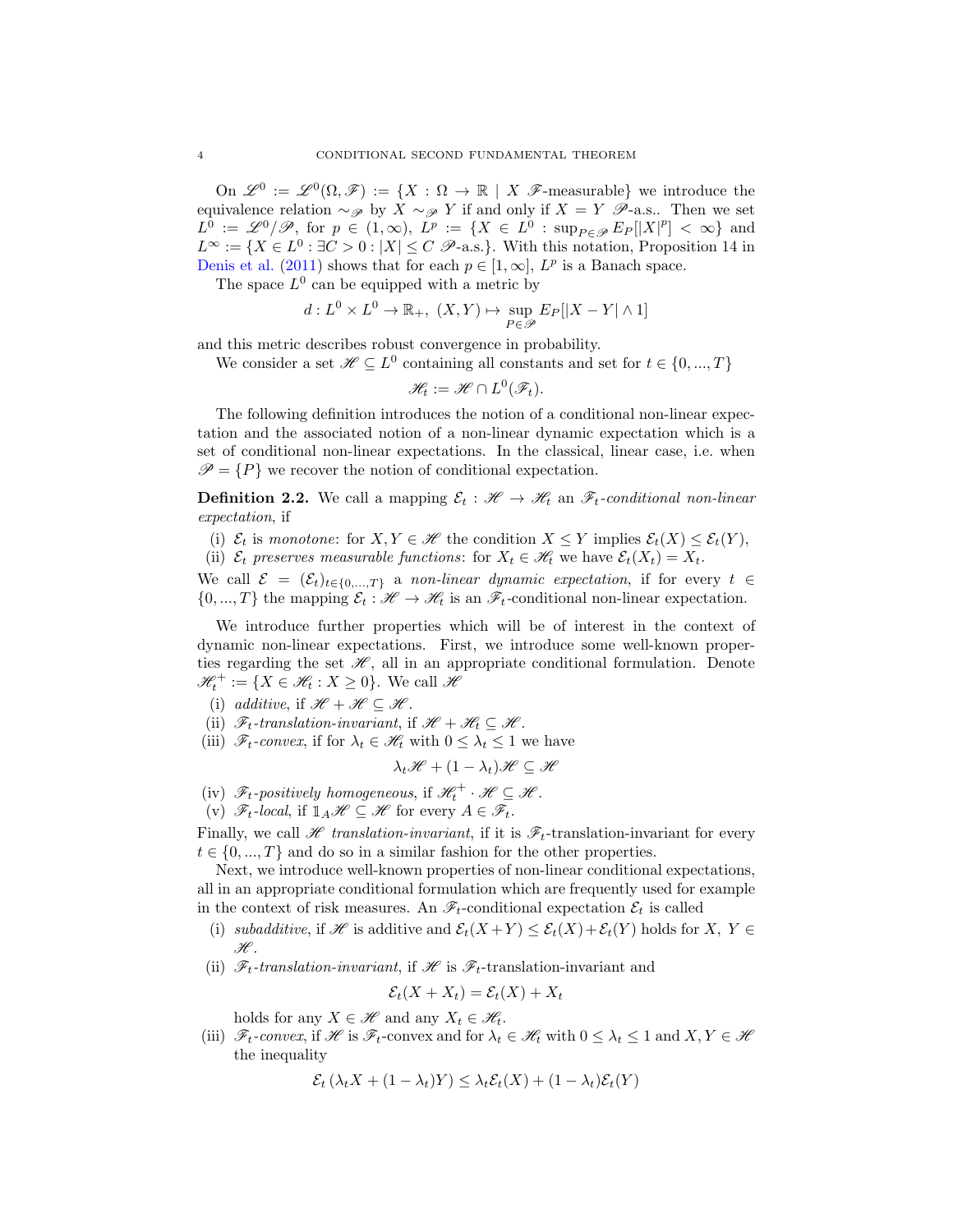holds.

(iv)  $\mathscr{F}_t$ -positively homogeneous, if  $\mathscr{H}$  is  $\mathscr{F}_t$ -positively homogeneous and

$$
\mathcal{E}_t(X_tX) = X_t\mathcal{E}_t(X)
$$

holds for any  $X \in \mathcal{H}$  and any  $X_t \in \mathcal{H}_t^+$ .

- (v)  $\mathscr{F}_t$ -sublinear, if it is subadditive and  $\mathscr{F}_t$ -positively homogeneous.
- (vi)  $\mathscr{F}_t$ -local, if  $\mathscr{H}$  is  $\mathscr{F}_t$  local and

$$
\mathcal{E}_t(\mathbb{1}_A X) = \mathbb{1}_A \mathcal{E}_t(X)
$$

for any  $X \in \mathscr{H}$  and any  $A \in \mathscr{F}_t$ .

Finally, we call a dynamic expectation  $\mathcal{E} = (\mathcal{E}_t)_{t \in \{0,\dots,T\}}$  translation-invariant, subadditive, convex or positively homogeneous, if for every  $t \in \{0, ..., T\}$  the  $\mathscr{F}_t$ conditional expectation  $\mathcal{E}_t$  has the corresponding property.

2.1. Sensitivity and Consistency. In contrast to a classical expectation, a nonlinear expectation might contain only little information on underlying random variables. Sensitivity is a property which allows at least to separate zero from positive random variables: we call an  $\mathscr{F}_t$ -conditional non-linear expectation  $\mathcal{E}_t$  *sensitive*, if for every  $X \in \mathcal{H}$  with  $X \geq 0$  and  $\mathcal{E}_t(X) = 0$  we have  $X = 0$ . Similarly, we call the dynamic non-linear expectation  $\mathcal E$  sensitive, if all  $\mathcal E_t$ ,  $t = 0, \ldots, T$  are sensitive.

Remark 2.3 (Sensitivity in the context of risk measures). For risk-measures there is also the notion of sensitivity. A conditional risk measure  $\rho_t$  on  $L^{\infty}(P)$  is called sensitive, if for  $A \in \mathscr{F}$  with  $P(A) > 0$  and every  $\delta > 0$  the set

$$
\{\rho_t(-\delta \mathbb{1}_A) > 0\}
$$

has positive probability. Under the bijection  $\rho_t \mapsto (X \mapsto \rho_t(-X))$  between risk measures and translation-invariant expectations, both notions coincide. Indeed, if H is local, then  $\mathcal{E}_t$  is sensitive if and only if for every  $A \in \mathcal{F}$  with  $A \notin Pol(\mathcal{P})$ and  $\delta > 0$  one has

$$
\{\mathcal{E}_t(\delta \mathbb{1}_A) > 0\} \notin \mathrm{Pol}(\mathscr{P})
$$

Time-consistency is an important property in the context of dynamic risk measures, which has been intensively studied, see [Acciaio and Penner](#page-23-8) [\(2011\)](#page-23-8) We introduce an appropriate generalization for dynamic non-linear expectations: we call a dynamic expectation E consistent, if for  $s, t \in \{0, ..., T\}$  with  $s \leq t$  the equality

$$
\mathcal{E}_s = \mathcal{E}_s \circ \mathcal{E}_t
$$

holds.

Since  $\mathscr{F} = \mathscr{F}_T$ ,  $\mathscr{E}_T$  is the identity and hence, every expectation is consistent between  $T - 1$  and  $T$ , i.e.

$$
\mathcal{E}_{T-1} \circ \mathcal{E}_T = \mathcal{E}_{T-1}.
$$

Remark 2.4 (Extension of consistency to stopping times). For simplicity, we restrict our definition of consistency to deterministic times  $s, t \in \{0, \ldots, T\}$ . This can easily be generalized: indeed, let  $\tau$  be a stopping time with values in  $\{0, \ldots, T\}$ . Given  $(\mathcal{E}_t)_t$ , we define

$$
\mathcal{E}_{\tau}(H) := \sum_{s} \mathbb{1}_{\{\tau=s\}} \mathcal{E}_{s}(H).
$$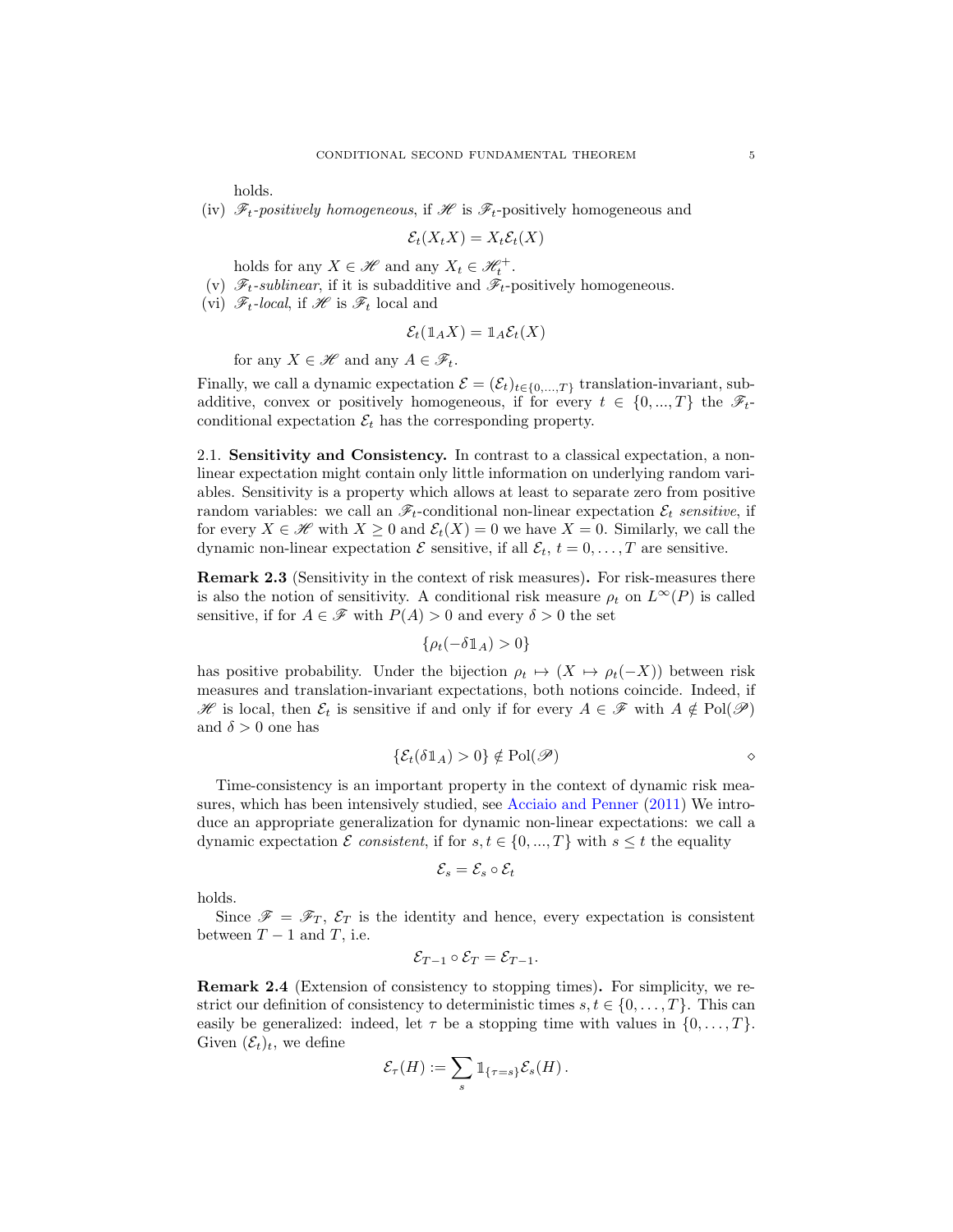If  $(\mathcal{E}_t)_t$  is consistent, then for any two such stopping times  $\sigma, \tau$  with  $\sigma \leq \tau$ , the equality

$$
\mathcal{E}_{\sigma}\circ\mathcal{E}_{\tau}=\mathcal{E}_{\sigma}
$$

holds whenever  $\mathcal E$  is translation-invariant and local.  $\Diamond$ 

The remarkable connection between sensitivity and consistency can already be seen from the simple observation that a consistent dynamic expectation is already sensitive, if  $\mathcal{E}_0$  is sensitive.

<span id="page-5-1"></span>**Remark 2.5.** Given two sets of probability measures  $\mathscr P$  and  $\mathscr Q$ , the non-linear expectation  $\mathcal{E} := \sup_{Q \in \mathscr{Q}} E_Q$  is well-defined on  $L^{\infty}(\mathscr{P})$  if and only if  $\mathscr{Q} \ll \mathscr{P}$ . Moreover, sensitivity of  $\mathcal{E}$  is equivalent to  $\mathscr{Q} \sim \mathscr{P}$ .

Lemma [2.6](#page-5-0) below generalizes the well-known result that the acceptance sets of consistent expectations are decreasing: if  $\mathcal E$  is consistent, then

$$
\{\mathcal{E}_s \leq 0\} \supseteq \{\mathcal{E}_t \leq 0\}
$$

for  $s \leq t$ . See (Föllmer and Schied, [2011](#page-24-7), Lemma 11.11) for the corresponding risk-measure result, and note that only preservation of constants is needed for the proof.

<span id="page-5-0"></span>**Lemma 2.6.** Let  $\mathcal{E}$  be a consistent, local non-linear dynamic expectation and  $t \in$  $\{0, \ldots, T\}$ *. Then, for*  $H \in \mathcal{H}$  the condition  $\mathcal{E}_t(H) \leq 0$  implies  $\mathcal{E}_s(1_A H) \leq 0$  for *all*  $A \in \mathscr{F}_t$  *and all*  $s \leq t$ . If  $\mathcal{E}_0$  *is sensitive, then the converse is also true.* 

*Proof.* First, locality implies that  $\mathcal{E}_t(H1_A) = 1_A \mathcal{E}_t(H) \leq 0$ . Together with monotonicity we obtain

$$
\mathcal{E}_s(1_A H) = \mathcal{E}_s(1_A \mathcal{E}_t(H)) \leq 0.
$$

Now, suppose  $\mathcal{E}_0$  is sensitive. Then  $\mathcal{E}_s$  is sensitive. To show that  $\mathcal{E}_t(H) \leq 0$ , it thus suffices to show

$$
\mathcal{E}_s(1_A\mathcal{E}_t(H))=0
$$

for  $A := \{ \mathcal{E}_t(H) \geq 0 \} \in \mathcal{F}_t$ . However, as above,

$$
\mathcal{E}_s(\mathbb{1}_A\mathcal{E}_t(H)) = \mathcal{E}_s(\mathbb{1}_A H)
$$

and the latter vanishes by assumption.

The following Lemma clarifies and generalizes previous uniqueness results, such as [\(Cohen et al.,](#page-23-9) [2012](#page-23-9), Lemma 1) showing that every coherent expectation has at most one coherent and consistent extension. Here, uniqueness is understood as uniqueness up to a polar-set, where the set of reference measures comes from the representation of  $\mathcal{E}_0$  in the sense of [\(Peng,](#page-24-13) [2010,](#page-24-13) Theorem I.2.1.). Regarding the mentioned result, note that for any collection  $\mathscr P$  of probability measures, the associated non-linear expectation sup $_{P \in \mathscr{P}} E_P [\cdot]$  is sensitive; see Remark [2.5.](#page-5-1)

A space H is called symmetric, if  $-\mathcal{H} = \mathcal{H}$ . In Section [A.2](#page-22-0) we study this concept in more detail.

The essential infimum appearing in the following Lemma is the infimum with respect to the order induced by the polar sets. Hence it lacks the well-known properties from the dominated case as, for example, it might not exist, and it has no countable representation. To emphasize this, we denote it by  $\mathscr{P}$  – ess inf. See [Cohen et al.](#page-23-9) [\(2012](#page-23-9)) for further details.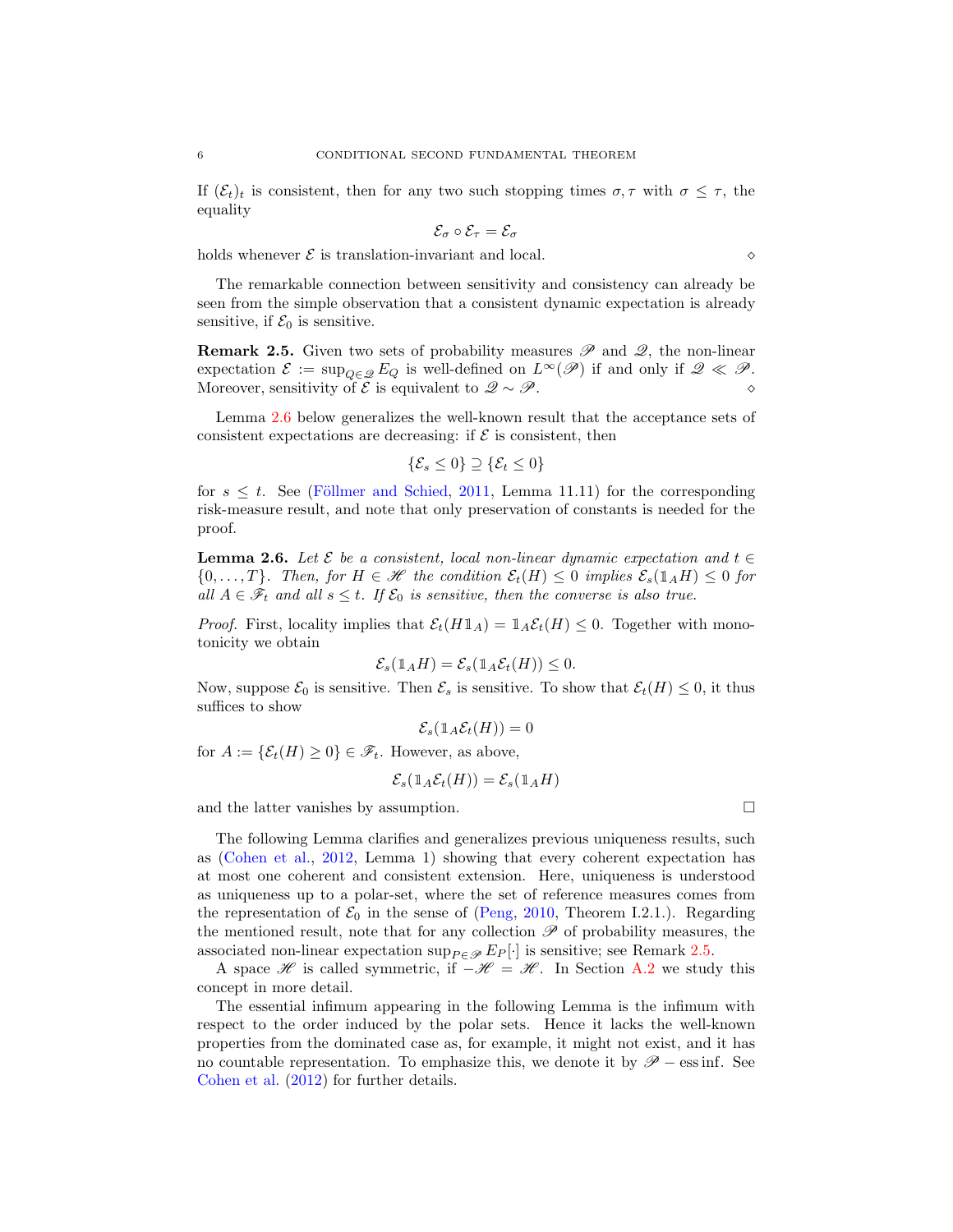<span id="page-6-1"></span>**Lemma 2.7.** *Every sensitive*  $\mathcal{F}_0$ -conditional expectation  $\mathcal{E}_0$  on a symmetric space *has at most one translation-invariant, local, consistent extension*  $(\mathcal{E}_t)_t$ . If it exists, *it is given by*

$$
\mathcal{E}_t(H) = \mathcal{P} - \text{ess}\inf\{H_t \in \mathcal{H}_t : H - H_t \in A_t\}
$$

*where*

$$
A_t := \{ H \in \mathcal{H} : \mathcal{E}_0(\mathbb{1}_A H) \leq 0, \ \forall A \in \mathcal{F}_t \}.
$$

*Proof.* Lemma [2.6](#page-5-0) characterizes for  $t \geq 1$  the acceptance set  $A_t := \{ \mathcal{E}_t \leq 0 \}$  solely in terms of  $\mathcal{E}_0$  and  $\mathbb{F}$ . Indeed, it yields that

$$
A_t = \{ H \in \mathcal{H} : \mathcal{E}_0(\mathbb{1}_A H) \le 0 \ \forall A \in \mathcal{F}_t \}.
$$

This allows to recover every translation-invariant non-linear expectation on a symmetric space from its acceptance set through the representation

$$
\mathcal{E}_t(H) = \mathcal{P} - \text{ess inf}\{H_t \in \mathcal{H}_t : H_t \ge \mathcal{E}_t(H)\}
$$
  
=  $\mathcal{P} - \text{ess inf}\{H_t \in \mathcal{H}_t : H - H_t \in A_t\}.$ 

Summarizing, we have not only shown uniqueness of the extension, but even obtained an explicit expression.

In the appendix we show in Proposition  $A_1A_2$ , that translation-invariance implies locality if  $\mathscr{H} \subseteq L^{\infty}$ . In particular, every dynamic risk-measure on  $L^{\infty}$  in the sense of (Föllmer and Schied, [2011,](#page-24-7) Section 11) has at most one consistent extension. Moreover, one can show that not every coherent risk measure has a consistent extension.

**Remark 2.8.** Consider the non-linear expectations  $\mathcal{E}_t(\cdot) := \operatorname{ess} \sup_{\mathcal{D}} E_O[\cdot | \mathcal{F}_t],$  $t = 0, \ldots, T$ , for some collection of equivalent measures  $\mathscr{Q}$ . Up to some continuity constraints, every sublinear expectation is of this form. Then,

$$
\{\mathcal{E}_t \le 0\} = \{H \in \mathcal{H} : E_Q[H \mid \mathcal{F}_t] \le 0 \,\forall Q \in \mathcal{Q}\}
$$
  
= 
$$
\{H \in \mathcal{H} : E_Q[H1_A] \le 0 \,\forall Q \in \mathcal{Q}, \,\forall A \in \mathcal{F}_t\}
$$
  
= 
$$
\{H \in \mathcal{H} : H1_A \in \{\mathcal{E}_0 \le 0\} \,\forall A \in \mathcal{F}_t\}
$$

<span id="page-6-0"></span>However,  $(\mathcal{E}_t)_t$  is only consistent if  $\mathscr Q$  [is stable under pasting. See also](#page-23-10) Artzner et al. [\(2007](#page-23-10)).  $\circ$ 

### 3. Super- and Sub-hedging

Before we consider the second fundamental theorem, we provide some results regarding super- and sub-hedging in a classical, finite-dimensional financial market in discrete time.

In this regard, fix a single probability measure  $P$  and consider a filtered probability space  $(\Omega, \mathscr{F}, P, (\mathscr{F}_t)_{t\in\{0,\ldots,T\}})$ . Furthermore, assume that  $\mathscr{F}_0$  is trivial and  $\mathscr{F}_T = \mathscr{F}$ . We directly work on discounted prices which are described through the d-dimensional discounted price process  $X = (X_t)_{t \in \{0,\ldots,T\}}$ . Denote by Pred the collection of d-dimensional predictable processes.

Self-financing trading strategies can be identified with predictable processes. Hence, throughout the paper, we identify a self-financing trading strategy with a predictable process,  $\xi \in \text{Pred}$ . For such  $\xi$  and  $t \in \{1, ..., T\}$ , we write

$$
(\xi \cdot X)_t = \sum_{k=1}^t \xi_k (X_k - X_{k-1}) = \sum_{k=1}^t \xi_k \Delta X_k,
$$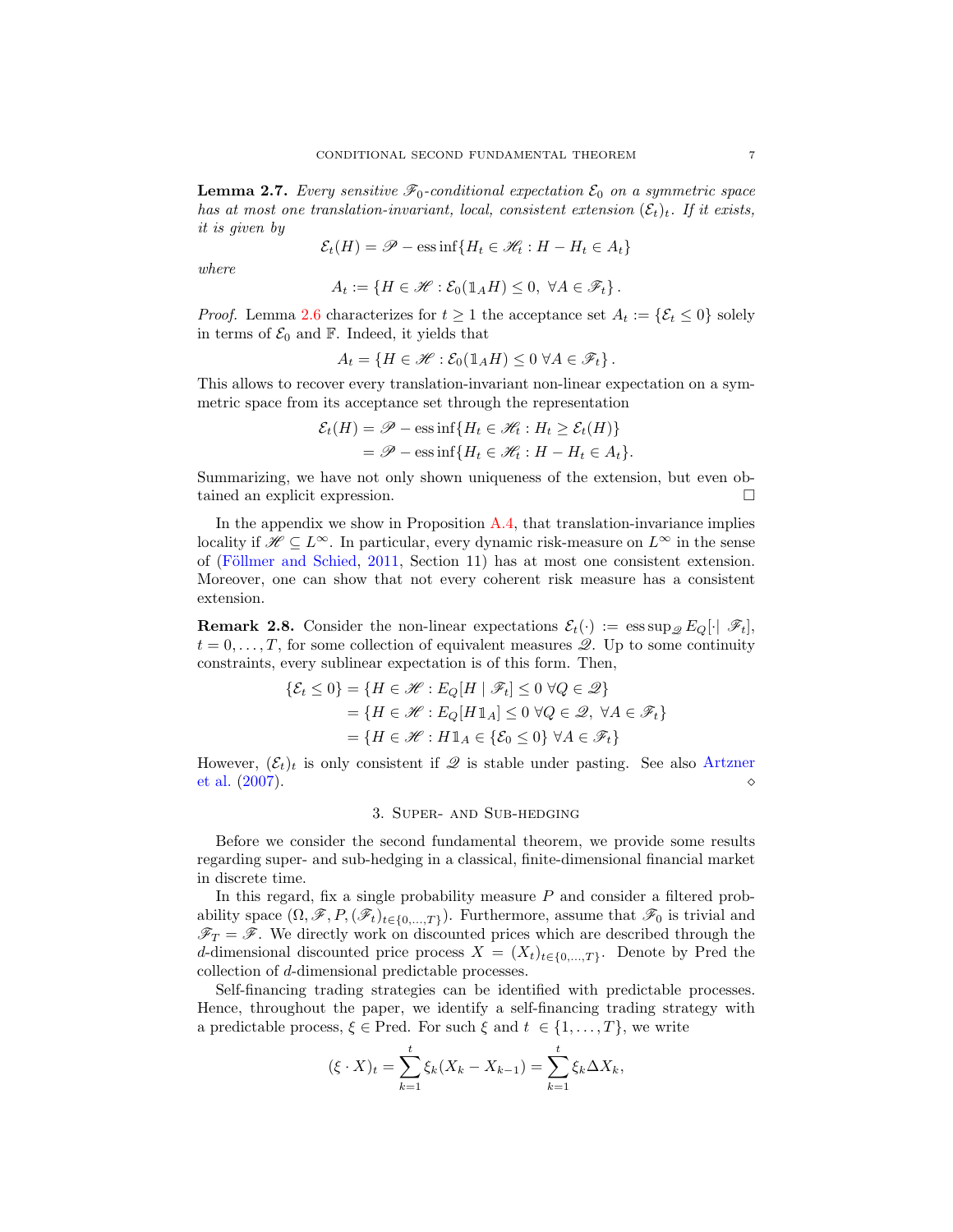for the gains from self-financing trading in  $X$  until  $t$ .

Denote by  $\mathcal{M}_e := \mathcal{M}_e(P)$  the set of martingale measures equivalent to P. We assume that the market is free of arbitrage, or equivalently, that  $\mathcal{M}_e \neq \emptyset$ .

Arbitrage-free prices will be studied in more detail in Section [4.1.](#page-13-1) In particular, as a consequence from the first fundamental theorem, the set of arbitrage-free prices of a European contingent claim is given by its expectations under all equivalent martingale measures.

In this section we study the upper bound of the set of no-arbitrage prices in more detail. It is given by

(3.1) 
$$
\bar{\mathcal{E}}_t(H) := \text{ess sup}\{E_Q[H \mid \mathscr{F}_t] : Q \in \mathcal{M}_e\},
$$

for  $H \in L^{\infty}(P)$ . We will show soon that  $\overline{\mathcal{E}}$  is indeed a consistent, dynamic nonlinear expectation. We also revisit the well-known fact that the upper bound of the no-arbitrage interval  $\bar{\mathcal{E}}$  is equal to the smallest super-hedging price,

<span id="page-7-0"></span>(3.2) 
$$
\mathcal{E}_t(H) := \mathrm{ess\,inf}\{H_t \in L_t^0 : \exists \xi \in \mathrm{Pred} : H_t + \mathrm{G}_t(\xi) \ge H\},
$$

where  $G_t(\xi) := (\xi \cdot X)_T - (\xi \cdot X)_t$ .

For a proof of this result we refer to (Föllmer and Schied, [2011](#page-24-7), Corollary 7.18). While  $\mathcal{E}_0 = \bar{\mathcal{E}}_0$  is easy to show, the case  $t \geq 1$  requires more sophisticated methods. In case o[f a finite probability space, the proof simplifies as in \(](#page-24-4)Delbaen and Schachermayer, [2006,](#page-24-4) Theorem 2.4.4). Here, we give a new method for the proof and derive the super-hedging duality directly from the extension result Lemma [2.7.](#page-6-1)

As for processes, we will also need a notation for the dynamic conditional expectation. In this regard, we will denote  $\mathcal{E}(H)$  for the process  $(\mathcal{E}_t(H))_{t\in\{0,t,\ldots,T\}}$  and use a similar notation for the other dynamic non-linear expectations.

<span id="page-7-1"></span>**Lemma 3.1.** For all  $t = 0, \ldots, T$ , the super-hedging price  $\mathcal{E}_t$  defined in [\(3.2\)](#page-7-0) is a *sensitive, sub-linear expectation on*  $L^{\infty}$ *.* 

*Proof.* First, we show that  $\mathcal{E}_t(H)$  is bounded for  $H \in L^{\infty}(P)$ . The inequality  $\mathcal{E}_t(H) \leq ||H||$  follows by definition. If  $H_t \in L_t^0$  is a superhedging price, choose  $\xi \in \text{Pred with } H_t + G_t(\xi) \geq H$ . Consider the set  $A := \{H_t < -\|H\| \} \in \mathscr{F}_t$ . Then there exists  $\eta \in \text{Pred with } G_t(\eta) \geq 1_A(H - H_t) \geq 0$  and therefore  $P(A) = 0$  by absence of arbitrage. We conclude that  $-||H|| \leq \mathcal{E}_t(H) \leq ||H||$ .

Second, one easily checks the properties of a sublinear expectation. The sensitivity of  $\mathcal{E}_t$  follows from the no-arbitrage assumption.  $\Box$ 

Up to now we treated only bounded random variables, which excludes for example European calls. More generally, we are interested in *European contingent claims* (claims for short) which are simply non-negative random variables, i.e. elements of  $L_+^0(\mathscr{F}_T)$ . This however has a major downside, as the space  $L_+^0(\mathscr{F}_T)$  is of course not symmetric. Symmetry allows us to associate to the dynamic expectation  $\mathcal E$  another dynamic expectation  $\mathcal{E}^* = (\mathcal{E}^*_t)_{t \in \{0, ..., T\}}$  by

<span id="page-7-2"></span>
$$
(3.3) \t\t\t\mathcal{E}_t^*(X) := -\mathcal{E}_t(-X).
$$

For properties we refer to the appendix. This tool will play a major role in our analysis of perfect hedges.

In this regard, we extend the non-linear expectation  $\mathcal{E}_t$  to the symmetric space  $\mathscr{H} = L^{0}(\mathscr{F}_{T})$ . Note that the properties stated in Lemma [3.1](#page-7-1) transfer to this larger space. However, for unbounded H the non-linear expectation  $\mathcal{E}_t(H)$  is in general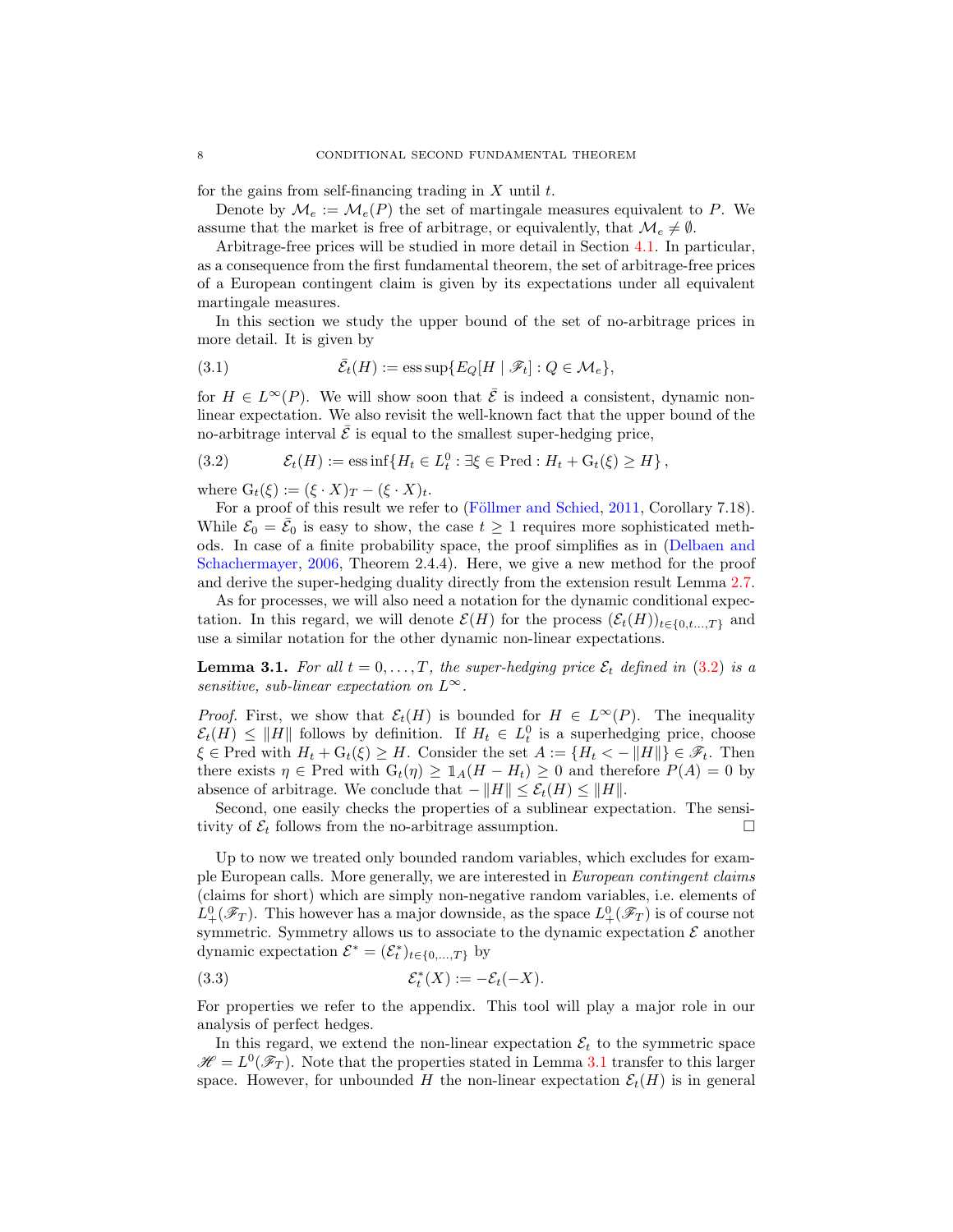not real-valued. To be precise, it takes values in  $(-\infty, +\infty]$ . The same holds true for  $\bar{\mathcal{E}}_t$  by Proposition [4.1.](#page-13-2)

Likewise, the associated expectations  $\mathcal{E}_t^*, (\bar{\mathcal{E}}_t)^*$  take values in  $[-\infty, \infty)$ . In particular, if  $H \in L^0$  is symmetric with respect  $\mathcal{E}_t$ , then  $\mathcal{E}_t(H)$  is real-valued.

3.1. Super-hedging and sub-hedging dualities. At time  $t < T$ , an  $\mathscr{F}_t$  - measurable random variable  $\pi_t$  is a superhedging price for the European claim H due at time  $T$ , if there is a self-financing trading strategy which provides always a terminal wealth greater than  $H$ . This is equivalent to the existence of a predictable process  $\xi$ , such that

$$
\pi_t + \mathcal{G}_t(\xi) \ge H.
$$

<span id="page-8-2"></span>**Remark 3.2.** For every  $H \in L^0(\mathscr{F}_T)$ , and every  $\xi \in$  Pred one has the orthogonality

<span id="page-8-1"></span>(3.4) 
$$
\mathcal{E}_t(H + G_t(\xi)) = \mathcal{E}_t(H).
$$

Indeed, for every  $H \in L^0(\mathscr{F}_T)$ , and every  $\xi \in$  Pred, the set of superhedging prices for H coincides with the set of superhedging prices for  $H + G_t(\xi)$ . This follows from linearity of Pred  $\Rightarrow \xi \mapsto G_t(\xi)$ . Note that, in view of Lemma [5.2,](#page-17-2) this is a special case of Proposition [A.14,](#page-23-11) as every  $G_t(\xi)$  for  $\xi \in$  Pred is clearly attainable at time t.  $\Diamond$ 

The following result shows that  $\mathcal{E}_t(H)$  from Equation [\(3.2\)](#page-7-0) is actually a superhedging price.

<span id="page-8-0"></span>**Lemma 3.3.** *Fix*  $t \in \{0, ..., T\}$ *. For every*  $H \in L^0(\mathscr{F}_T)$ *,*  $\mathcal{E}_t(H)$  *is a superhedging price for* H*.*

*Proof.* The set  $M := \{H_t \in L_t^0 : \exists \xi \in Pred : H_t + G_t(\xi) \geq H\}$  of superhedging prices is directed downwards. Hence, by (Föllmer and Schied, [2011](#page-24-7), Theorem A.33) there exists a sequence  $(H_t^n)_n \subseteq M$  with  $H_t^n \downarrow \mathcal{E}_t(H)$  a.s. By construction, we may write for each  $n \in \mathbb{N}$ ,

$$
H = H_t^n + \mathcal{G}_t(\xi^n) - U^n
$$

for some  $\xi^n \in \text{Pred}$  and  $U^n \in L^0_+(\mathscr{F}_T)$ . As the cone  $\{G_t(\xi) - U : \xi \in \text{Pred}, U \in$  $L^0_+(\mathscr{F}_T)$  is closed due to the no-arbitrage assumption, the claim follows.  $\Box$ 

<span id="page-8-3"></span>**Lemma 3.4.** For every bounded European contingent claim  $H \in L^{\infty}(P)$ , the pro*cess of super-hedging prices*  $\mathcal{E}(H)$  *is an*  $\mathcal{M}_e$ -supermartingale.

*Proof.* Fix  $t \in \{0, ..., T-1\}$ . Using Lemma [3.3,](#page-8-0) we may choose  $\xi \in$  Pred with

$$
\mathcal{E}_t(H) + G_t(\xi) \ge H.
$$

Next, we apply  $\mathcal{E}_{t+1}$  to this inequality. Note that  $G_t(\xi) = G_{t+1}(\xi) + \xi_{t+1} \Delta X_{t+1}$ and  $\mathcal{E}_{t+1}(\mathcal{E}_t(H)) = \mathcal{E}_t(H)$ . From Equation [\(3.4\)](#page-8-1) it follows that  $\mathcal{E}_{t+1}(G_t(\xi)) =$  $\xi_{t+1} \Delta X_{t+1}$ . Hence,

$$
\mathcal{E}_t(H) + \xi_{t+1} \Delta X_{t+1} \geq \mathcal{E}_{t+1}(H).
$$

For the  $\xi$  chosen above,  $\xi_{t+1}\Delta X_{t+1}$  is bounded from below. Thus, its conditional expectation under Q vanishes for all  $Q \in \mathcal{M}_e$ . We obtain the inequality

$$
\mathcal{E}_t(H) \geq E_Q[\mathcal{E}_{t+1}(H) | \mathcal{F}_t],
$$

for each  $Q \in \mathcal{M}_e$  and each  $t \in \{0, ..., T-1\}$  which implies the claim.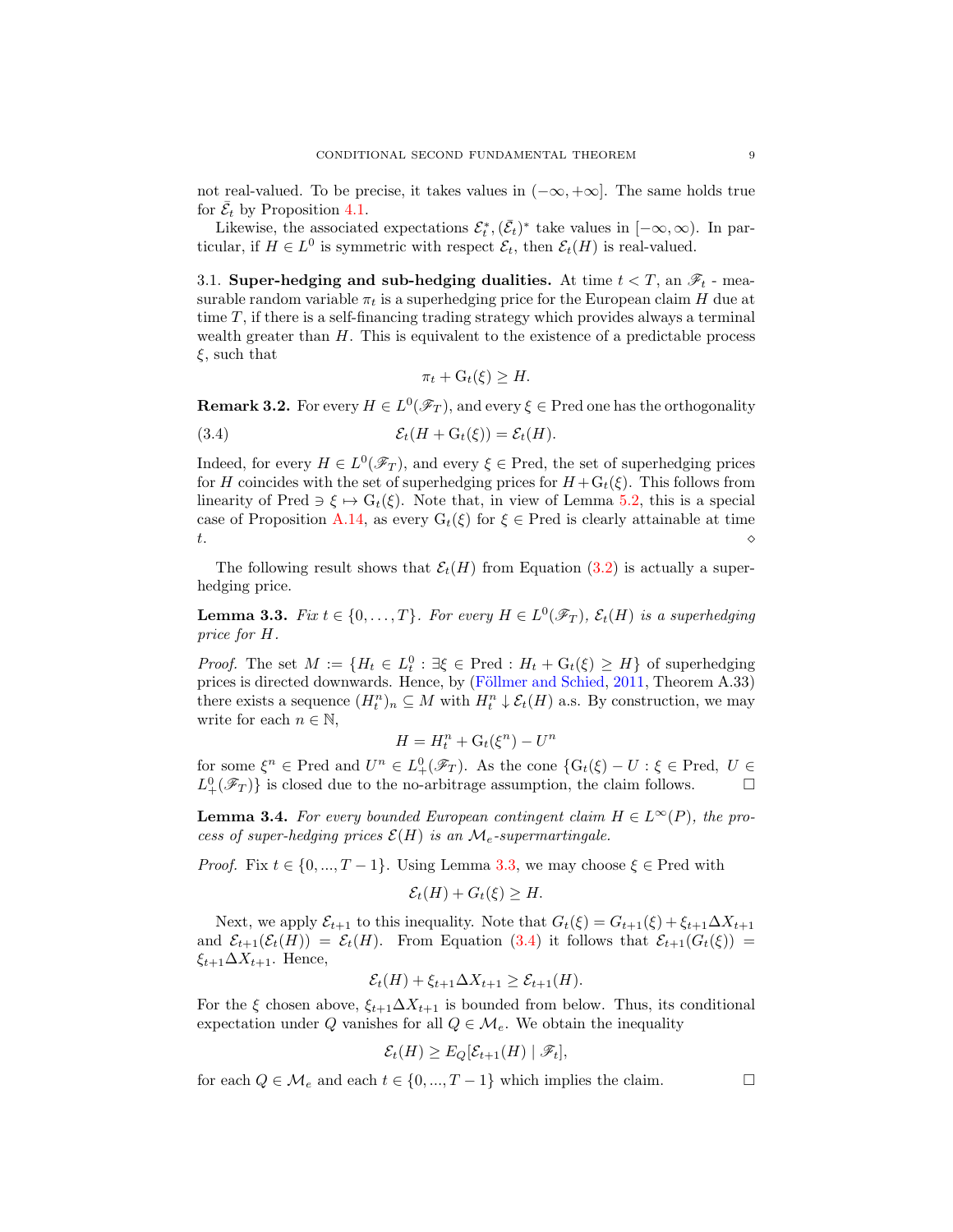Corollary [5.3](#page-18-2) proved below will allow to study the martingale property of  $\mathcal{E}(H)$ . It will establish that for any  $t \in \{0, \ldots, T\}$ , the process  $(\mathcal{E}_s(H))_{s>t}$  is an  $\mathcal{M}_{e^-}$ martingale, if and only if  $H$  is attainable at time  $t$  and therefore allows to characterize the martingale property in terms of attainability.

For the following result, recall from Equation [\(3.2\)](#page-7-0) that the dynamic non-linear expectation on  $L^{\infty}(P)$  given by the smallest super-hedging price was denoted by

$$
\mathcal{E}_t(H) := \text{ess}\inf\{H_t \in L_t^0 : \exists \xi \in \text{Pred} : H_t + \mathcal{G}_t(\xi) \ge H\},\
$$

with  $t \in \{0, ..., T\}$  and  $H \in L^{\infty}(P)$ .

<span id="page-9-0"></span>**Theorem 3.5.** The dynamic non-linear expectation  $\mathcal{E} = (\mathcal{E}_t)_{t=0,\ldots,T}$ , defined in *Equation* [\(3.2\)](#page-7-0) *is consistent on*  $L^{\infty}$ *.* 

*Proof.* First, applying Lemma [3.3](#page-8-0) to the European contingent claims  $\mathcal{E}_{t+1}(H)$  and H allows to choose strategies  $\xi, \eta \in \text{Pred}$  such that

$$
\mathcal{E}_t(\mathcal{E}_{t+1}(H)) + \mathcal{G}_t(\xi) \ge \mathcal{E}_{t+1}(H)
$$

and

$$
\mathcal{E}_{t+1}(H) + \mathcal{G}_{t+1}(\eta) \ge H.
$$

Combining both inequalities yields

$$
\mathcal{E}_t(\mathcal{E}_{t+1}(H)) + \mathcal{G}_t(\xi) + \mathcal{G}_{t+1}(\eta) \ge H.
$$

Note that the sum  $G_t(\xi) + G_{t+1}(\eta)$  can be seen as the gains process of a strategy from time  $t$  on. Hence, the claim  $H$  can be super-replicated at time  $t$  at price  $\mathcal{E}_t(\mathcal{E}_{t+1}(H))$ . As  $\mathcal{E}_t(H)$  is by definition the smallest super-hedging price for claim  $H$  at time  $t$ , we obtain

$$
\mathcal{E}_t(\mathcal{E}_{t+1}(H)) \geq \mathcal{E}_t(H).
$$

Second, analogously to the second inequality above, we obtain from Lemma  $3.3$ the existence of  $\theta \in \text{Pred}$ , such that

$$
\mathcal{E}_t(H) + \mathcal{G}_t(\theta) \ge H.
$$

Applying  $\mathcal{E}_{t+1}$  to this inequality gives

$$
\mathcal{E}_t(H) + \mathcal{E}_{t+1}(\mathrm{G}_t(\theta)) \geq \mathcal{E}_{t+1}(H).
$$

Again using the orthogonality relation as introduced in Remark [3.2,](#page-8-2) in particular Equation  $(3.4)$ , we obtain that

$$
\mathcal{E}_{t+1}(G_t(\theta)) = \theta_{t+1} \Delta X_{t+1} + \mathcal{E}_{t+1}(G_{t+1}(\theta)) = \theta_{t+1} \Delta X_{t+1}.
$$

This implies

$$
\mathcal{E}_t(H) + \theta_{t+1} \Delta X_{t+1} \geq \mathcal{E}_{t+1}(H).
$$

Similarly as above we conclude that

$$
\mathcal{E}_t(\mathcal{E}_{t+1}(H)) \leq \mathcal{E}_t(H)
$$

and the result is proven.  $\Box$ 

<span id="page-9-1"></span>**Remark 3.6** (Consistency of  $\bar{\mathcal{E}}$ ). Consistency of  $\bar{\mathcal{E}}$  is related to the stability of  $\mathcal{M}_e$ . A set of equivalent probability measures  $\mathcal M$  is said to be *stable under pasting*, if for any two measures  $Q^1, Q^2$ , and every  $t \in \{0, ..., T\}$ , the pasting  $Q^1 \odot_t Q^2$  of  $Q^1$  and  $Q^2$  in t, defined by

<span id="page-9-2"></span>(3.5) 
$$
Q^1 \odot_t Q^2(A) := E_{Q^1}[Q^2(A \mid \mathscr{F}_t)] \quad (A \in \mathscr{F}_T)
$$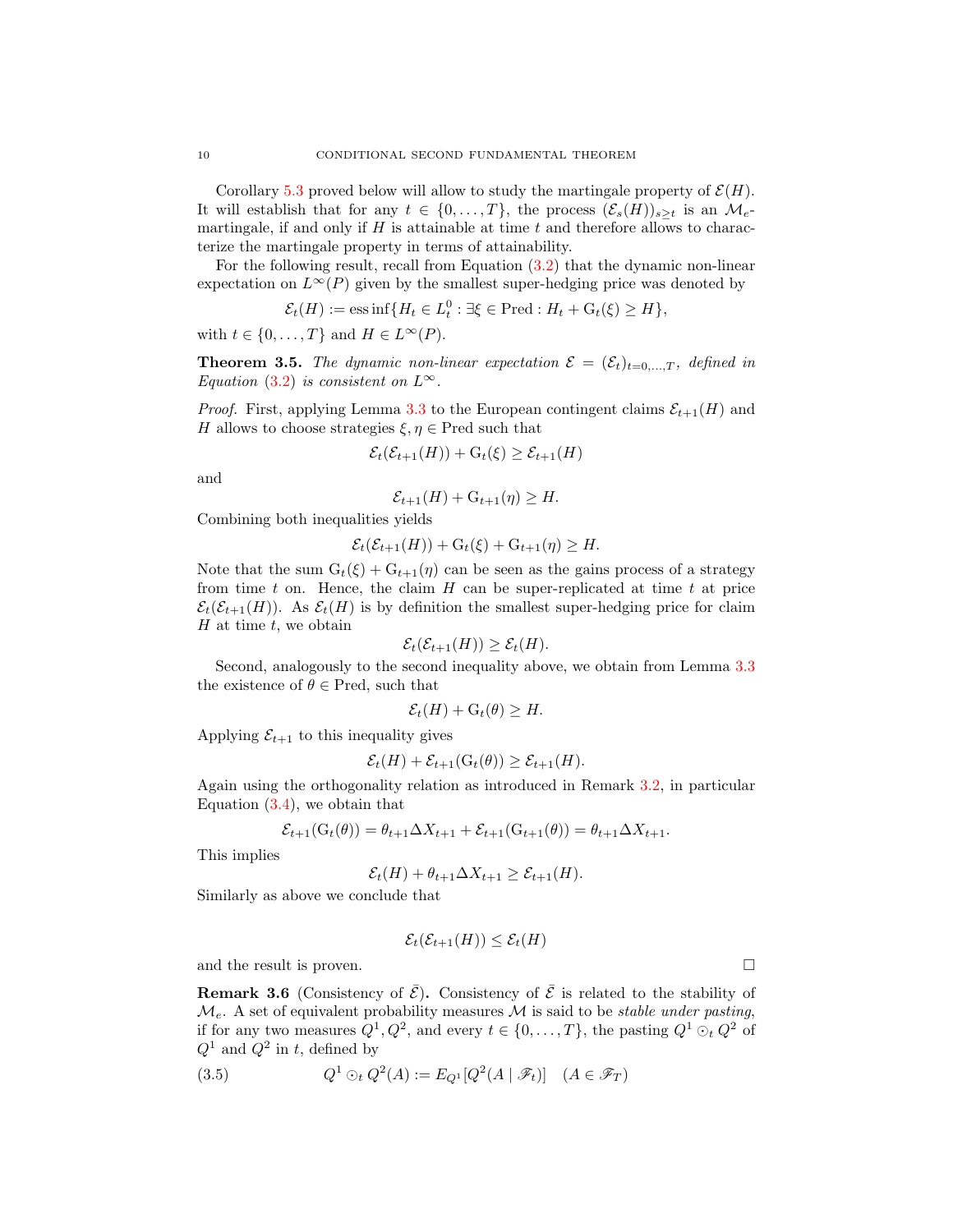is contained in M. In case of  $\mathcal{M}_e$  this is easily verified, see Proposition 6.42 in Föllmer and Schied [\(2011](#page-24-7)), as for any  $s, t \in \{0, \ldots, T\}$  one has

$$
E_{Q^1 \odot_t Q^2}[\cdot | \mathscr{F}_s] = E_{Q^1}[E_{Q^2}[\cdot | \mathscr{F}_{s \vee t}] | \mathscr{F}_s],
$$

by (Föllmer and Schied, [2011](#page-24-7), Lemma 6.41). (Föllmer and Schied, [2011,](#page-24-7) Theorem 11.22) now shows that the expectation  $\bar{\mathcal{E}}$  is consistent. See Section [3.2](#page-12-1) for a related discussion.  $\Diamond$ 

<span id="page-10-0"></span>**Corollary 3.7.** For every  $t \in \{0, ..., T\}$ , and every  $H \in L^{\infty}(P)$ , the superhedging*duality*

<span id="page-10-1"></span>
$$
(3.6) \t\t\t\mathcal{E}_t(H) = \bar{\mathcal{E}}_t(H)
$$

*holds.*

*Proof.* In view of Theorem [3.5](#page-9-0) and Remark [3.6,](#page-9-1) Lemma [2.7](#page-6-1) already implies the claim.  $\Box$ 

<span id="page-10-3"></span>**Remark 3.8.** It is worth to recall how the equality  $\mathcal{E}_0 = \bar{\mathcal{E}}_0$  is usually established, as it allows for a non-linear interpretation. To ease the argument, assume, for the moment, that the price process is (locally) bounded. Denote by  $K_0 := \{G_0(\xi) : \xi \in$ Pred} the set of claims attainable at price 0, and by  $C := (K_0 - L_+^0) \cap L^{\infty}(P)$  the corresponding cone. By the very definition of C, a measure  $Q \sim P$  is contained in  $\mathcal{M}_e$  if and only if  $E_Q[H] \leq 0$  for every  $H \in C$ . The Bipolar Theorem then implies that  $H \in C$  if and only if  $E_Q[H] \leq 0$  for every  $Q \in \mathcal{M}_e$ . This can also be read as: the acceptance set  $\{\bar{\mathcal{E}}_0 \leq 0\}$  of  $\bar{\mathcal{E}}_0$  coincides with C. One readily verifies that by construction  $C = {\{\mathcal{E}_0 \le 0\}}$ , and translation-invariance of both  $\mathcal{E}_0$  and  $\bar{\mathcal{E}}_0$  implies  $\mathcal{E}_0 = \mathcal{E}_0.$  $\circ$   $\circ$   $\circ$ 

**Corollary 3.9.** *For every*  $H \in L^{\infty}(P)$  *the subhedging-duality* 

<span id="page-10-5"></span> $\text{ess sup}\{H_t \in L_t^0 : \exists \xi \in \text{Pred}: H_t + G_t(\xi) \leq H\} = \text{ess inf}\{E_Q[H \mid \mathscr{F}_t] : Q \in \mathcal{M}_e\},\$ (3.7) *holds.*

*Proof.* This follows from Corollary [3.7,](#page-10-0) as

<span id="page-10-4"></span>(3.8)  $\mathcal{E}_t^*(H) = \text{ess} \sup \{ H_t \in L_t^0 : \exists \xi \in \text{Pred} : H_t + \text{G}_t(\xi) \leq H \}$ 

and

$$
(\bar{\mathcal{E}}_t)^*(H) = \text{ess}\inf \{ E_Q[H \mid \mathscr{F}_t] : \mathcal{M}_e \} . \Box
$$

Up to now, super- and subhedging dualities were only established for bounded European claims. The next result shows continuity from below of the non-linear conditional expectations  $\mathcal E$  and  $\mathcal E$ , which allows to extend the dualities to European claims bounded from below (or bounded from above).

<span id="page-10-2"></span>**Lemma 3.10.** The expectations  $\mathcal E$  and  $\overline{\mathcal E}$  are continuous from below on  $L^0_+(\mathscr F_T)$ .

*Proof.* Let  $(H_n) \subseteq L^0_+(\mathscr{F}_T)$  with  $H^n \uparrow H \in L^0_+$ . We start with  $\overline{\mathcal{E}}$ . Choose a sequence  $(Q^m) \subseteq \mathcal{M}_e$  with

$$
\sup_{m} E_{Q^m}[H \mid \mathscr{F}_t] = \operatorname*{ess\,sup}_{\mathcal{M}_e} E_Q[H \mid \mathscr{F}_t].
$$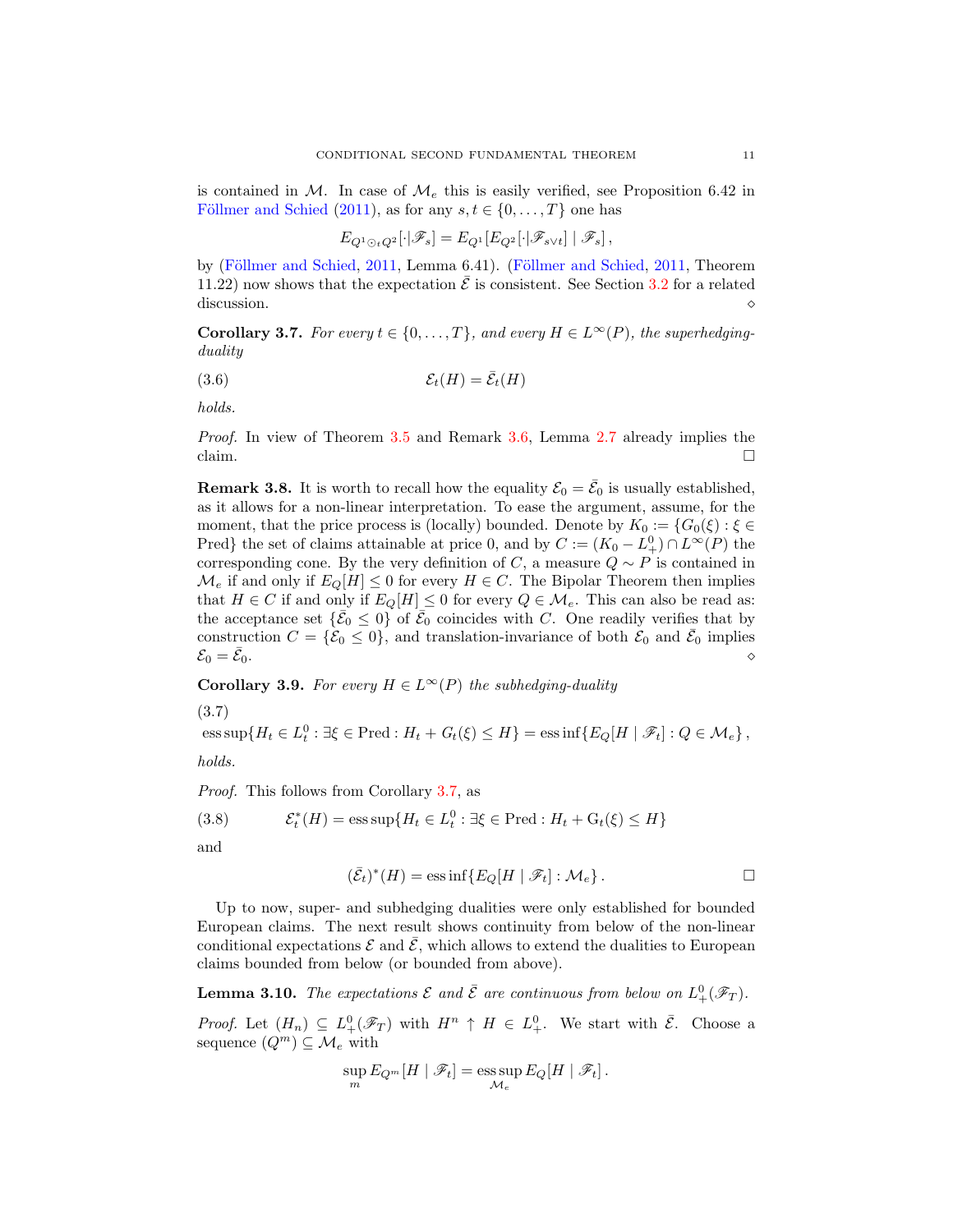Monotone convergence then implies

$$
\sup_{n} \overline{\mathcal{E}}_{t}(H^{n}) = \sup_{n} \sup_{m} E_{Q^{m}}[H^{n} | \mathcal{F}_{t}]
$$
  
= 
$$
\sup_{m} E_{Q^{m}}[H | \mathcal{F}_{t}] = \overline{\mathcal{E}}_{t}(H).
$$

For  $\mathcal{E}$ , one proceeds similar as in the proof of Lemma [3.3,](#page-8-0) to obtain  $\sup_n \mathcal{E}_t(H^n) \geq$  $\mathcal{E}_t(H)$ .

<span id="page-11-0"></span>**Proposition 3.11.** *The superhedging-duality* [\(3.6\)](#page-10-1)*, and consistency of*  $\mathcal{E}$  *extends to claims, i.e. to*  $L^0_+(\mathscr{F}_T)$ *.* 

*Proof.* In view of Corollary [3.7,](#page-10-0) and Theorem [3.5](#page-9-0) this follows from Lemma [3.10.](#page-10-2)  $\Box$ 

In the context of Remark [3.8,](#page-10-3) Proposition [3.11](#page-11-0) allows us to state the following conditional version of the Bipolar relationship: a claim  $H \in L^0_+(\mathscr{F}_T)$  can be superreplicated at time t at price zero, if and only if  $E_Q[H \mid \mathscr{F}_t] \leq 0$  for every  $Q \in \mathcal{M}_e$ .

It is worth to recall the classical way to prove the superhedging-duality. Usually, one proves the  $\mathcal{M}_e$ -supermartingale property of  $\overline{\mathcal{E}}$ . Then, one relies on the optional decomposition, to show the difficult inequality  $\bar{\mathcal{E}}_t \geq \mathcal{E}_t$ .

In continuous time, the optional decomposition theorem, and the resulting construction of superhedging strategies were first obtained in [El Karoui and Quenez](#page-24-14) [\(1995\)](#page-24-14) in the setting of continuous processes. The extension to general locally bounded semimartingales was achieved in [Kramkov](#page-24-15) [\(1996](#page-24-15)). Later, the assumption of local bound[edness was removed, see](#page-24-17) Föllmer and Kabanov [\(1997\)](#page-24-16), Delbaen and Schachermayer [\(1999\)](#page-24-17) and references therein. For the statement in discrete time, we refer to Föllmer and Kabanov [\(1997\)](#page-24-16), Theorem 2, and Föllmer and Schied [\(2011\)](#page-24-7), Theorem 7.5. The case of a finite probability space in discrete time is treated in [Delbaen and Schachermayer](#page-24-4) [\(2006](#page-24-4)), Theorem 2.6.1.

While it is possible to derive consistency of the super-hedging prices  $\mathcal E$  using the optional decomposition, by taking advantage of the  $\mathcal{M}_{e}$ -supermartingale property of  $\mathcal E$  established in Lemma [3.4,](#page-8-3) let us mention that the superhedging-duality in Proposition [3.11](#page-11-0) allows us to prove the optional decomposition with little effort. We record this in Theorem [3.12](#page-11-1) [below, whose proof is similar to the proof of](#page-24-4) Delbaen and Schachermayer [\(2006\)](#page-24-4), Theorem 2.6.1.

<span id="page-11-1"></span>Theorem 3.12. Let  $V = (V_t)_{t \in \{0, ..., T\}}$  be a non-negative  $\mathcal{M}_e$ -supermartingale. *Then there exists an adapted increasing process* C with  $C_0 = 0$ , and a strategy ξ ∈ Pred *such that*

$$
V_t = V_0 + (\xi \cdot X)_t - C_t.
$$

*Proof.* For every  $t \in \{1, ..., T\}$ , and every  $Q \in \mathcal{M}_e$  the inequality

$$
E_Q[V_t \mid \mathcal{F}_{t-1}] \le V_{t-1}
$$

holds. Equivalently, this can be written in terms of the non-linear expectation  $\bar{\mathcal{E}}$  as  $\bar{\mathcal{E}}_{t-1}(V_t) \leq V_{t-1}$ . Applying the superhedging-duality Proposition [3.11](#page-11-0) to the claim  $V_t \in L^0_+(\mathscr{F}_t)$ , we conclude that

$$
\mathcal{E}_{t-1}(\Delta V_t) \leq 0.
$$

Hence, for  $t \in \{1, ..., T\}$  there exists a strategy  $\xi^{(t)} \in \text{Pred}$  such that

$$
\Delta V_t \leq G_{t-1}(\xi^{(t)}).
$$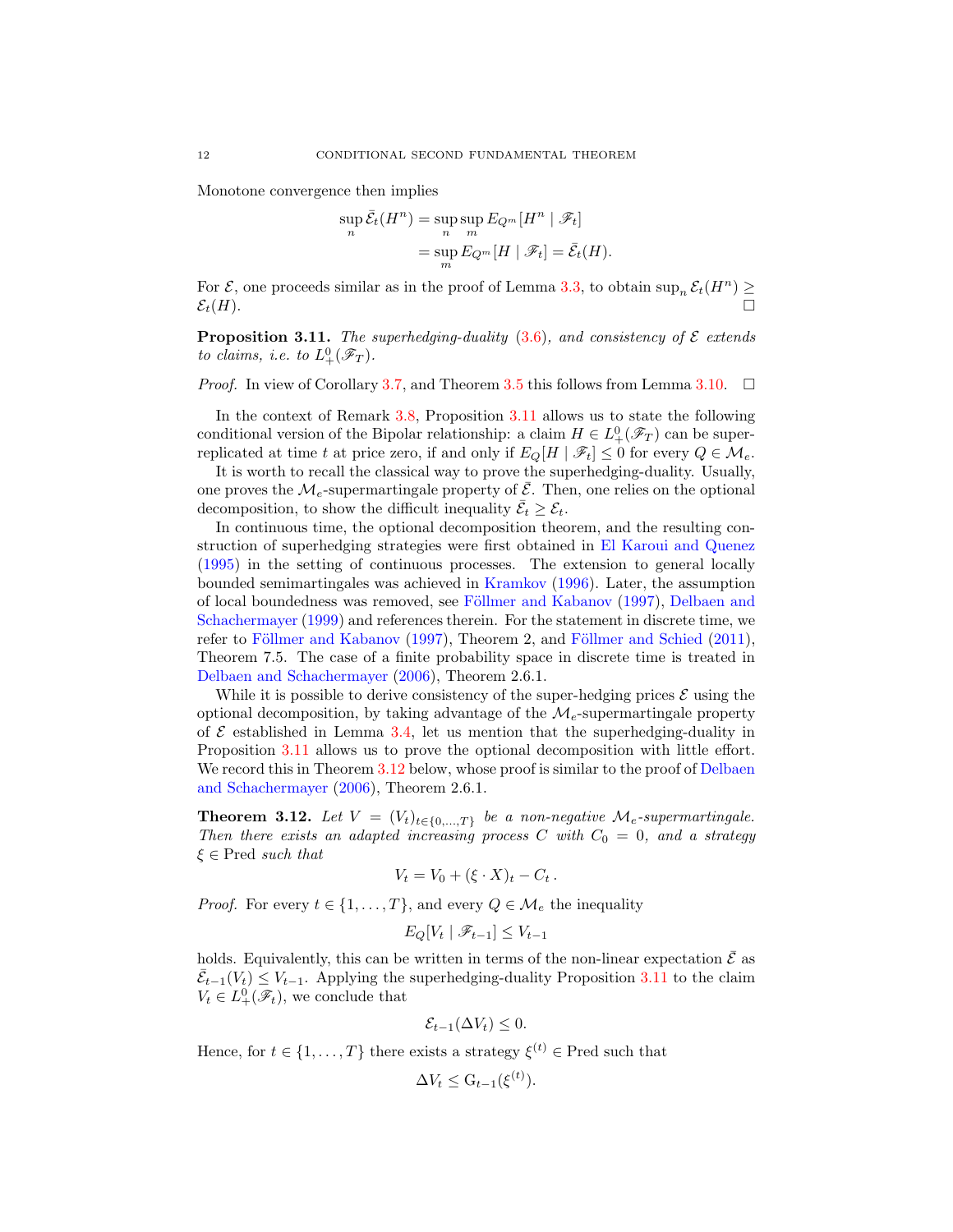Using the orthogonality relation as introduced in Remark [3.2,](#page-8-2) in particular Equation  $(3.4)$ , an application of  $\mathcal{E}_t$  yields

$$
\Delta V_t \le \xi_t^{(t)} \Delta X_t.
$$

Summing over  $t \in \{0, \ldots, T\}$ , we obtain  $\xi \in \text{Pred}$  such that  $(\xi \cdot X) - V$  is increasing. Ò

<span id="page-12-2"></span>**Lemma 3.13.** For every claim  $H \in L^0_+(\mathscr{F}_T)$ ,  $\mathcal{E}_t^*(H)$  defined in [\(3.8\)](#page-10-4) is a subhedg*ing price for* H*.*

*Proof.* Similar to Lemma [3.3.](#page-8-0) □

<span id="page-12-0"></span>**Proposition 3.14.** *Consider the claim*  $H \in L^0_+(\mathscr{F}_T)$ *. If*  $\mathcal{E}_t(H)$  *is finite, then the subhedging-duality* [\(3.7\)](#page-10-5) *holds at time* t*.*

*Proof.* Pick  $\xi \in \text{Pred with } \mathcal{E}_t(H) + G_t(\xi) \geq H$ , and consider the claim  $H :=$  $\mathcal{E}_t(H) + \mathcal{G}_t(\xi) - H$ . Applying the superhedging-duality in form of Proposition [3.11](#page-11-0) to  $H$  yields

$$
\mathcal{E}_t(\mathcal{E}_t(H) + G_t(\xi) - H) = \bar{\mathcal{E}}_t(\mathcal{E}_t(H) + G_t(\xi) - H).
$$

Using translation in conjunction with Remark [3.2,](#page-8-2) in particular Equation [\(3.4\)](#page-8-1), gives

$$
\mathcal{E}_t(H) + \mathcal{E}_t(-H) = \mathcal{E}_t(H) + \bar{\mathcal{E}}_t(-H)
$$

and the claim follows.  $\Box$ 

We briefly collect the associated symmetric statements of Lemma [3.10,](#page-10-2) Proposition [3.11](#page-11-0) and Proposition [3.14.](#page-12-0)

Proposition 3.15. *The following statements hold true:*

- *(i)* The expectations  $\mathcal{E}^*$  and  $(\bar{\mathcal{E}})^*$  are continuous from above on  $L^0(\mathscr{F}_T)$ .
- (*ii*) The subhedging-duality [\(3.7\)](#page-10-5), and consistency of  $(\mathcal{E}_t^*)$  extends to  $L^0_-(\mathscr{F}_T)$ .
- (*iii*) Consider  $H \in L^0_-(\mathscr{F}_T)$ . If  $\mathcal{E}_t^*(H)$  is finite, then the superhedging-duality [\(3.6\)](#page-10-1) *holds at time* t*.*

<span id="page-12-1"></span>3.2. Implications of the super-hedging duality. We end this section discussing the implications and limitations of the super-hedging-duality. Recall from Remark [3.2](#page-8-2) that  $\mathcal{E}_t(G_t(\xi)) = 0$  for every trading strategy  $\xi \in \text{Pred}$ , simply by linearity of  $\xi \mapsto G_t(\xi)$ .

By duality, this implies for every claim  $H = H_t + G_t(\xi)$  attainable at time t that  $E_Q[\mathcal{G}_t(\xi) | \mathcal{F}_t] = 0$  for every  $Q \in \mathcal{M}_e$ , and every replicating strategy  $\xi$ .

Here, the conditional setting fundamentally differs from the unconditional one. Indeed, a claim H attainable at time zero can always be replicated by a bounded initial investment since  $\mathscr{F}_0$  is trivial. This is no longer the case for  $t > 0$ . Here, one has to pay a finite, but not necessarily bounded, price. In particular, the gains  $G_t(\xi) = H - H_t$  might be unbounded from below and expectations might no longer exist. This of course relates to the observation that for arbitrary  $\xi \in \text{Pred}$  the stochastic integral  $((\xi \cdot X)_t)_{t\in\{0,\ldots,T\}}$  is in general only a local martingale under  $Q \in \mathcal{M}_e$  due to lacking integrability.

This is of course well known, the link between integrability and the martingale property is discussed in [Jacod and Shiryaev](#page-24-18) [\(1998](#page-24-18)), [Meyer](#page-24-19) [\(2006\)](#page-24-19) in detail. As mentioned above, the superhedging-duality implies the desired integrability of  $G_t(\xi)$ for replicating strategies of claims.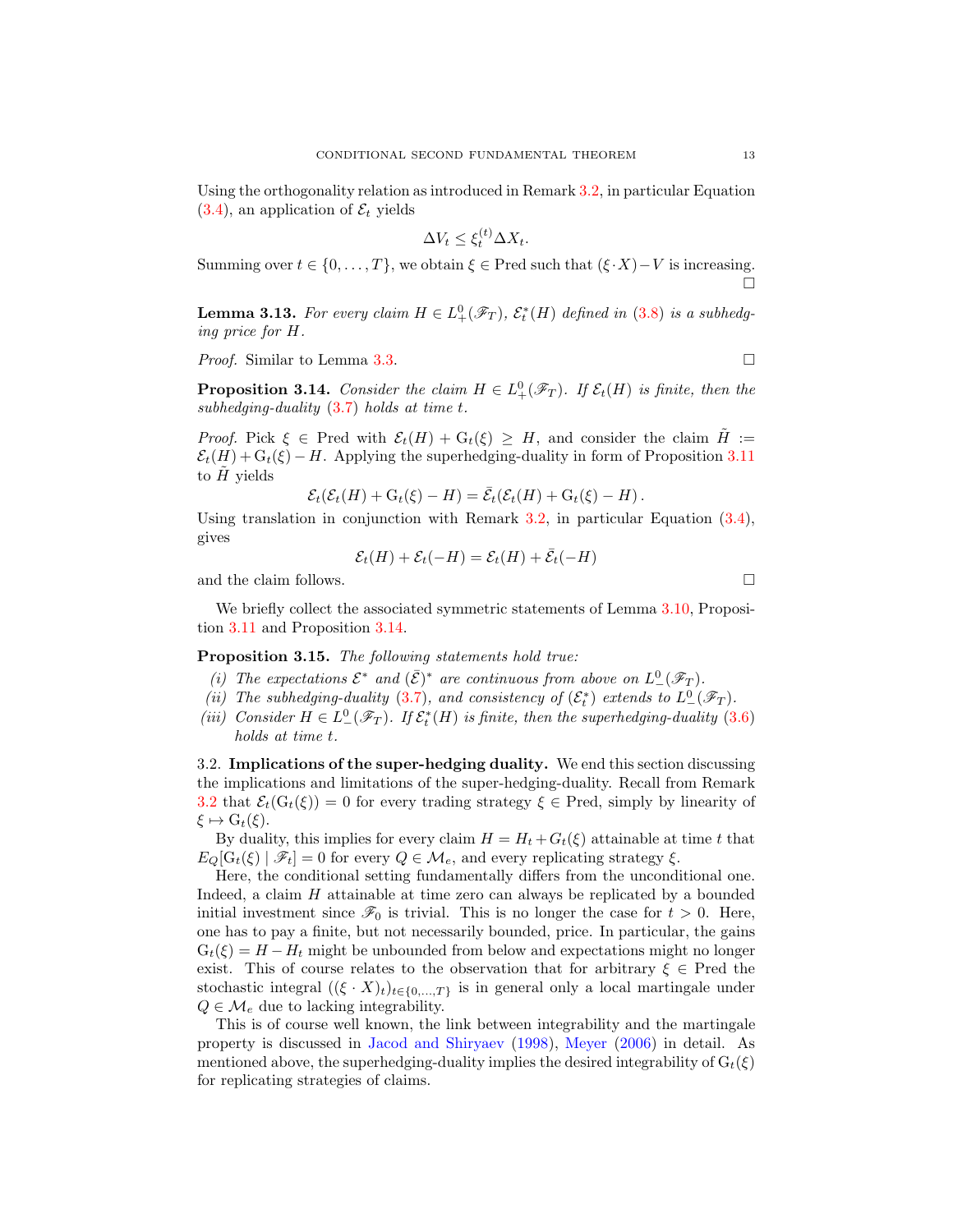This can also be checked directly. Indeed, if  $0 \leq H = H_t + G_t(\xi)$ , set for  $n \in \mathbb{N}$ ,  $A^n := \{H_t \leq n\}$ , reducing the problem to the bounded case. By monotone convergence we obtain  $E_O[H | \mathcal{F}_t] = H_t$  for every  $Q \in \mathcal{M}_e$ . However, note that this hinges on the boundedness of  $H$  from below; this indicates that the superhedgingduality does not hold in  $L^0$ .

Finally, we mention that this is in contrast to robust versions of the superhedgingduality, as in [Bouchard et al.](#page-23-5) [\(2015](#page-23-5)) or [Burzoni et al.](#page-23-12) [\(2017\)](#page-23-12), where the superhedgingduality is known to hold on  $L^0$ . In these robust approaches, the duality gap is usually closed by enlarging the set of pricing measures. We refer to [Obloj and Wiesel](#page-24-20) [\(2018\)](#page-24-20) for a detailed discussion.

## 4. The conditional no-arbitrage interval

<span id="page-13-0"></span>This section studies the conditional no-arbitrage interval and we begin with some results on pricing conditional on past information. It seems to be worthwhile pointing out that in case of a finite probability space, conditional pricing can be reduced to the unconditional setting by exploiting the structure of the set of equivalent martingale measures.

The no-arbitrage interval has been intensively studied, but in the unconditional case with  $t = 0$ . We refer once more to Föllmer and Schied [\(2011\)](#page-24-7), Section 5 for a detailed treatment of this case. In the following, we extend the notions and results therein to arbitrary  $t \in \{0, \ldots, T\}$ .

<span id="page-13-1"></span>4.1. Structure of arbitrage-free prices. The main goal in computing arbitragefree prices relying on the fundamental theorem of asset pricing is to obtain a price process for a new security which can be added to the market without violating absence of arbitrage.

In this spirit, a random variable  $\pi_t \in L^0(\mathscr{F}_t)$  is called *arbitrage-free price* at time t of a European contingent claim  $H \in L^0(\mathscr{F}_T)$  if there exists an adapted process  $X^{d+1}$  such that  $X_t^{d+1} = \pi_t$ ,  $X_T^{d+1} = H$  and the market  $(X, X^{d+1})$  extended with  $X^{d+1}$  is free of arbitrage. Denote by  $\Pi_t(H)$  the collection of arbitrage free prices. For every claim  $H \in L^0_+(\mathscr{F}_T)$  we define

$$
\mathcal{M}_e^H := \{ Q \in \mathcal{M}_e : H \in L^1(Q) \}.
$$

Note that for an attainable claim  $H, \mathcal{M}_e^H = \mathcal{M}_e$ . The fundamental theorem of asset pricing implies immediately that the set of arbitrage-free prices is given by expectations under the risk-neutral measures, which we state here for clarity<sup>[1](#page-13-3)</sup> It is an immediate consequence from the first fundamental theorem of asset pricing.

<span id="page-13-2"></span>**Proposition 4.1.** For every claim  $H \in L^0_+(\mathscr{F}_T)$ ,

$$
\Pi_t(H) = \{ E_Q[H \mid \mathscr{F}_t] : Q \in \mathcal{M}_e^H \},
$$

*and the set of arbitrage-free prices is non-empty.*

The following lemma shows that already when a risk-neutral conditional expectation has finite values, it is an arbitrage-free price.

<span id="page-13-4"></span>**Lemma 4.2.** Let  $H \in L^0_+(\mathscr{F}_T)$  and  $Q \in \mathcal{M}_e$ . If  $E_Q[H \mid \mathscr{F}_t]$  is finite-valued, then *it is an arbitrage-free price.*

<span id="page-13-3"></span> $1$ T[he unconditional version of this result is, for example, given in Theorem 5.29 in](#page-24-7) Föllmer and Schied [\(2011](#page-24-7)).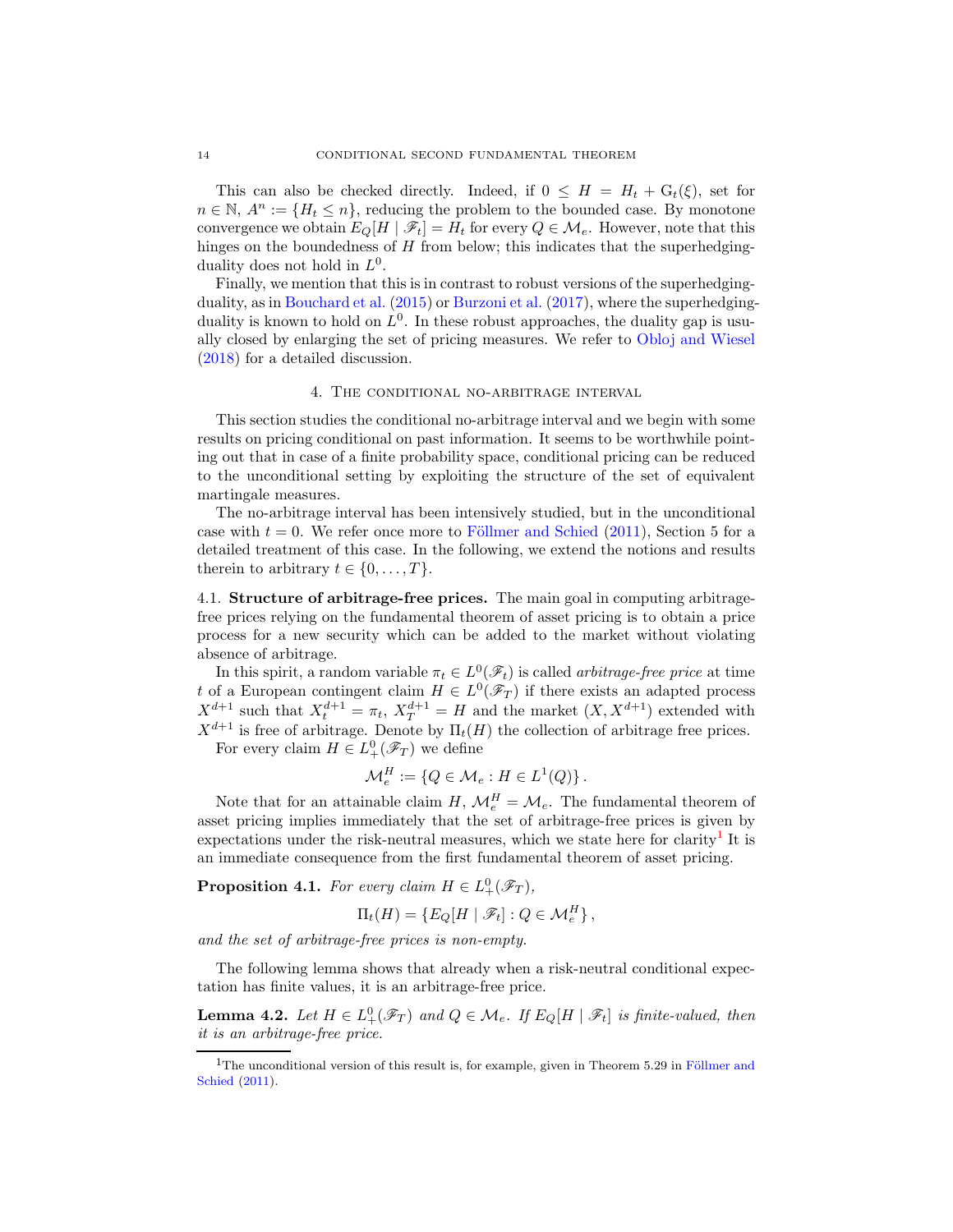*Proof.* If  $E_Q[H \mid \mathscr{F}_t]$  is finite, it is in  $L^0_+(\mathscr{F}_T)$ , and by Proposition [4.1](#page-13-2) there exists  $\tilde{Q} \in \mathcal{M}_e$  such that  $E_Q[H \mid \mathscr{F}_t]$  is integrable with respect to  $\tilde{Q}$ . We now paste Q and  $\tilde{Q}$ . As mentioned in Remark [3.6,](#page-9-1) the pasting  $\tilde{Q} \odot_t Q$  of  $\tilde{Q}$  with  $Q$  in  $\mathscr{F}_t$  given by [\(3.5\)](#page-9-2) is again an equivalent martingale measure. By construction, we even have  $\tilde{Q} \odot_t Q \in \mathcal{M}_e^H$ . Moreover, it follows that

$$
E_{\tilde{Q} \odot_t Q} [H \mid \mathscr{F}_t] = E_Q [H \mid \mathscr{F}_t].
$$

This is an arbitrage-free price by Proposition [4.1.](#page-13-2)  $\Box$ 

Denote the upper and the lower bound of the no-arbitrage set at time t by

$$
\pi_t^{\sup}(H) := \operatorname{ess\,sup} \Pi_t(H), \quad \text{and} \quad \pi_t^{\inf}(H) := \operatorname{ess\,inf} \Pi_t(H).
$$

At the moment it is unclear if  $\Pi_t(H)$  is actually an interval: indeed, since  $P \mapsto$  $E_P[H \mid \mathscr{G}]$  is in general not linear when  $\mathscr{G}$  is not trivial, convexity of  $\Pi_t(H)$  is no longer an immediate consequence. However, we will prove (conditional) convexity in Corollary [4.8.](#page-15-0) An explicit description of  $\Pi_t(H)$  in terms of  $\pi_t^{\text{sup}}(H)$  and  $\pi_t^{\text{inf}}(H)$ will be given in Theorem  $5.8$ .

**Remark 4.3.** The essential supremum in the definition of  $\pi_t^{\text{sup}}(H)$  can be taken in either  $\mathscr{F}_t$  or  $\mathscr{F}_T$ . As  $\Pi_t(H) \subseteq L^0(\mathscr{F}_t)$  they both coincide, since the essential supremum has a countable representation.

To achieve countable convexity of the set of equivalent martingale measures we exploit nonnegativity of the price process and triviality of the initial  $\sigma$ -algebra  $\mathscr{F}_0$ in the following lemma.

<span id="page-14-0"></span>Lemma 4.4.  $\mathcal{M}_{e}$  *is countably convex.* 

*Proof.* Let  $(Q^n) \subseteq M_e$  and  $(\lambda^n)_n \subseteq \mathbb{R}_+$  with  $\sum_n \lambda^n = 1$ . Set  $Q^* := \sum_n \lambda^n Q^n$ . Obviously,  $Q^* \sim P$ . For every  $t \in \{1, ..., T\}$  we have by monotone convergence

$$
E_{Q^*}[X_t] = \sum_n \lambda^n E_{Q^n}[X_t] = \sum_n \lambda^n X_0 = X_0 < \infty
$$

and hence  $X_T \in L^1(Q^*)$ . Similarly, for  $A \in \mathscr{F}_{t-1}$ ,

$$
E_{Q^*}[X_t \mathbb{1}_A] = \sum_n \lambda^n E_{Q^n}[X_t \mathbb{1}_A] = \sum_n \lambda^n E_{Q^n}[X_{t-1} \mathbb{1}_A] = E_{Q^*}[X_{t-1} \mathbb{1}_A]
$$
  
and therefore  $E^*[X_t | \mathcal{F}_{t-1}] = X_{t-1}$ .

It is important to acknowledge that, in the notation of Lemma [4.4,](#page-14-0) we typically do not have

$$
E_{Q^*}[H \mid \mathscr{F}_t] = \sum_n \lambda^n E_{Q^n}[H \mid \mathscr{F}_t]
$$

for bounded H, while we have it, as just shown, for H replaced by  $X_T^i$ ,  $i = 1, \ldots, d$ due to the  $Q^n$ -martingale property of X. In general, this equality holds only if all measures  $Q^n$  agree on  $\mathscr{F}_t$ . We will exploit this observation in the proof of Proposition [4.5.](#page-14-1)

<span id="page-14-1"></span>**Proposition 4.5.** For every  $t \in \{0, ..., T\}$ , and for every  $H \in L^0_+(\mathscr{F}_T)$  the set  $\{E_Q[H \mid \mathscr{F}_t] : Q \in \mathcal{M}_e\}$ 

*is*  $\mathscr{F}_t$ -countably convex.

$$
\Box
$$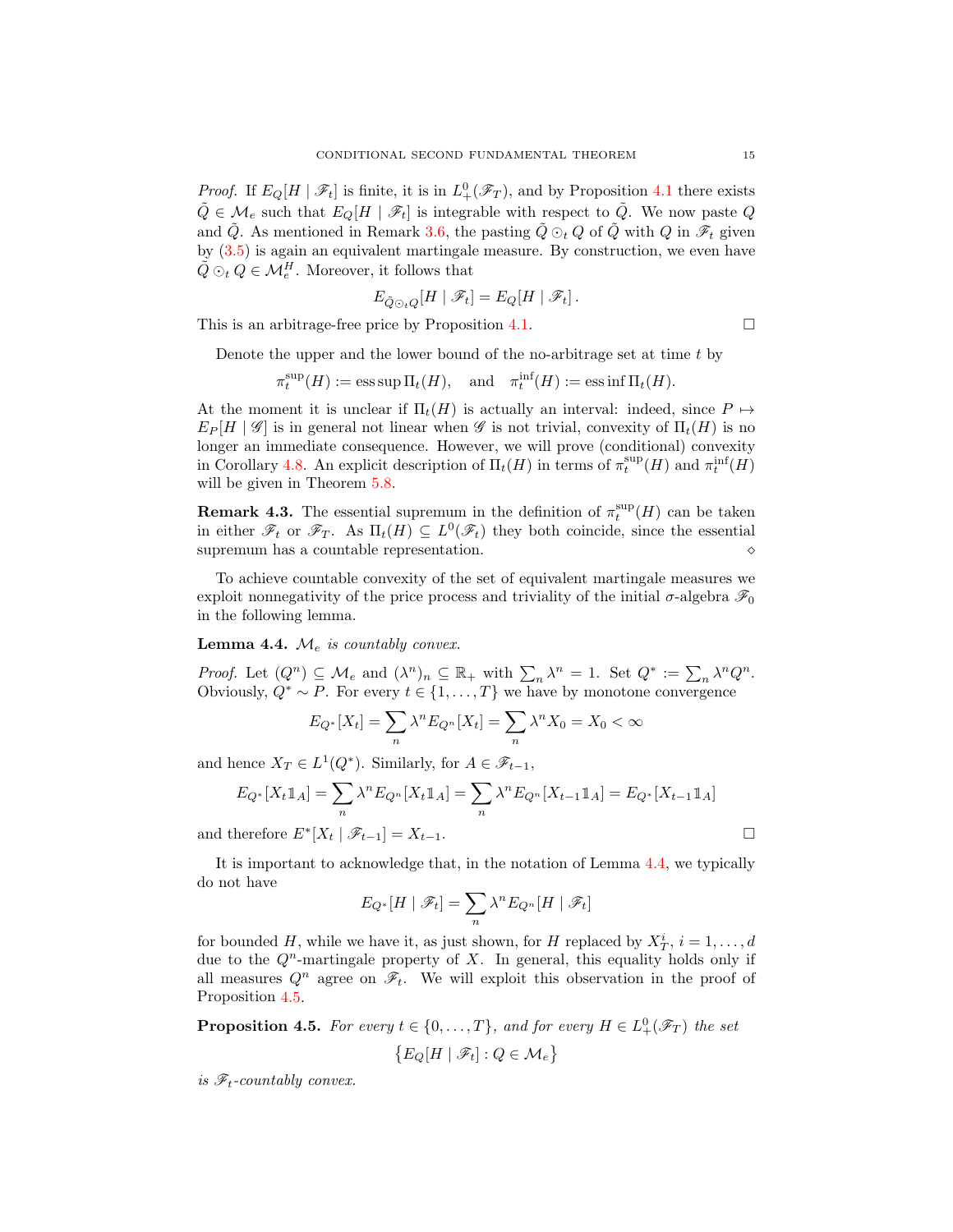*Proof.* Let  $(Q^n) \subseteq \mathcal{M}_e$ . By pasting we may assume that all  $Q^n$  agree on  $\mathscr{F}_t$ . This will be used throughout.<sup>[2](#page-15-1)</sup>

Set  $Q^* := \sum_n 2^{-n} Q^n$ . By Lemma [4.4,](#page-14-0)  $Q^* \in \mathcal{M}_e$ . Denote by  $Z^n := dQ^n/dQ^*$ the associated densities. As  $Q^* = Q^n$  on  $\mathscr{F}_t$  for each  $n \in \mathbb{N}$ , we have

$$
Z_t^n = E_{Q^*}[Z^n | \mathcal{F}_t] = 1.
$$

Since  $H \geq 0$ , monotone convergence implies for a sequence  $(\lambda_t^n) \in L^0_+(\mathscr{F}_t)$  with  $\sum_{n} \lambda_t = 1$ , that

$$
\sum_{n} \lambda_t^n E_{Q^n}[H \mid \mathscr{F}_t] = E_{Q^*}\Big[H \sum_{n} \lambda_t^n Z^n \mid \mathscr{F}_t\Big].
$$

Set  $Z := \sum_n \lambda_t^n Z^n > 0$ . Note that

$$
E_{Q^*} \Big[ \sum_n \lambda_t^n Z^n \mid \mathscr{F}_t \Big] = \sum_n \lambda_t^n = 1
$$

and we may therefore define the measure Q by

$$
dQ/dQ^* := Z.
$$

Then,

$$
E_{Q^*}\left[H\sum_n \lambda_t^n Z^n \mid \mathscr{F}_t\right] = E_Q[H \mid \mathscr{F}_t].
$$

It remains to verify that  $Q$  is indeed a martingale measure after  $t$  (recall that  $Q$ and  $Q^*$  agree on  $\mathscr{F}_t$ ). As the price process is nonnegative, its conditional expectation is well-defined, and we obtain by monotone convergence for  $s \geq t$ 

$$
E_Q[X_{s+1} | \mathscr{F}_s] = E_{Q^*} \Big[ \frac{Z}{Z_s} X_{s+1} | \mathscr{F}_s \Big]
$$
  
=  $\frac{1}{Z_s} \sum_n \lambda_t^n E_{Q^*} [Z^n X_{s+1} | \mathscr{F}_s]$   
=  $\frac{1}{Z_s} \sum_n \lambda_t^n Z_s^n E_{Q^n} [X_{s+1} | \mathscr{F}_s] = X_s.$ 

This allows to conclude  $Q \in \mathcal{M}_e$ .

**Remark 4.6.** The  $\mathscr{F}_t$ -convexity is easier to establish, since for finitely many measures  $Q^1, \ldots, Q^n \in \mathcal{M}_e$  there exists  $Q^* \in \mathcal{M}_e$  such that the densities  $dQ^k/dQ^*$  are uniformly bounded. In particular, it is not needed that the Q<sup>k</sup> agree on Ft. ⋄

Note that, due to the integrability conditions,  $\Pi_t(H)$  is not  $\mathscr{F}_t$ -countably convex for every claim  $H$ . Even in the unconditional case this fails.

Corollary 4.7. *Consider a claim*  $H \in L^0_+(\mathscr{F}_T)$ , let  $(Q^n) \subseteq \mathcal{M}_e^H$  and  $(\lambda_t^n) \subseteq$  $L_+^0(\mathscr{F}_t)$  with  $\sum_n \lambda_t^n = 1$ . If  $\sum_n \lambda_t^n E_{Q^n}[H \mid \mathscr{F}_t]$  is finite-valued, it is contained in  $\Pi_t(H)$ .

*Proof.* Due to Proposition [4.5,](#page-14-1) there exists  $Q \in \mathcal{M}_e$  with

$$
\sum_{n} \lambda_t^n E_{Q^n}[H \mid \mathscr{F}_t] = E_Q[H \mid \mathscr{F}_t].
$$

Now the claim follows by Lemma [4.2.](#page-13-4)  $\Box$ 

<span id="page-15-0"></span>**Corollary 4.8.** *Consider*  $t \in \{0, \ldots, T\}$ *. Then* 

<span id="page-15-1"></span><sup>&</sup>lt;sup>2</sup>Note that this always holds for  $t = 0$ .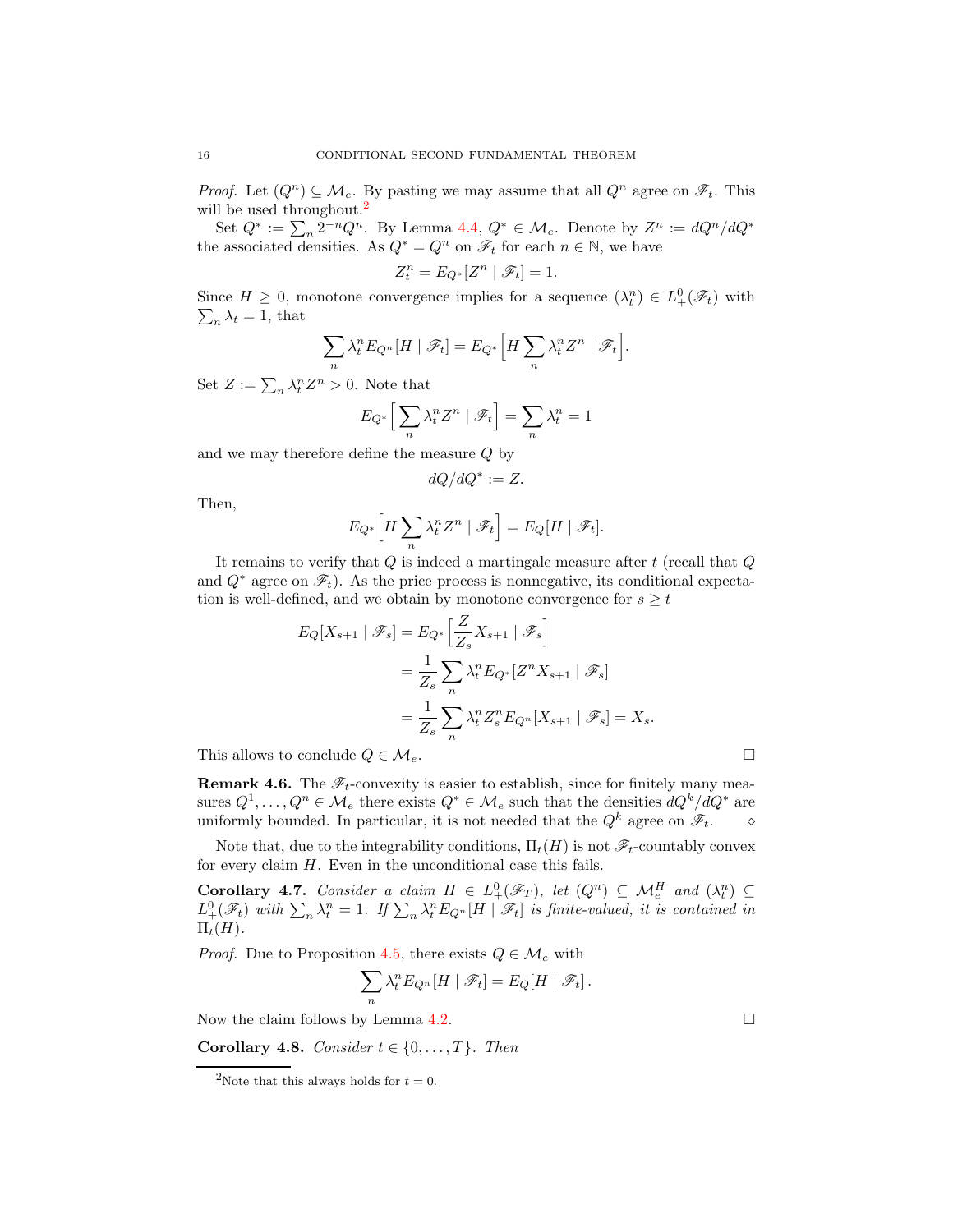- *(i)*  $\Pi_t(H)$  *is*  $\mathscr{F}_t$ -convex for every claim  $H \in L^0_+(\mathscr{F}_T)$ ,
- (*ii*)  $\Pi_t(H)$  *is directed upward for every claim*  $H \in L^0_+(\mathscr{F}_T)$ *,*
- *(iii)*  $\Pi_t(H)$  *is*  $\mathscr{F}_t$ -countably convex for every bounded claim  $H \in L^{\infty}(P)$ , and,
- $(iv)$  for  $H \in L^0_+(\mathscr{F}_T)$ , any partition  $(A^n) \subseteq \mathscr{F}_t$ , and any sequence  $(Q^n) \subseteq$  $\mathcal{M}_e^H(P),$

$$
\sum_{n} \mathbb{1}_{A^n} E_{Q^n}[H \mid \mathscr{F}_t] \in \Pi_t(H).
$$

This observation will imply that the no-arbitrage set  $\Pi_t(H)$  is indeed an (of course random) interval for any  $t \in \{0, ..., T\}$ . We will give a precise proof in Theorem [5.8.](#page-19-0)

<span id="page-16-0"></span>**Lemma 4.9.** For 
$$
t \in \{0, ..., T\}
$$
,  $A \in \mathcal{F}_t$  and  $H \in L^0_+(\mathcal{F}_T)$ , it holds that  

$$
\Pi_t(\mathbb{1}_A H) = \mathbb{1}_A \Pi_t(H).
$$

*Proof.* Let  $Q \in \mathcal{M}_e$  such that  $H1_A$  is integrable with respect to Q. By Proposition [4.1,](#page-13-2) we may pick  $\tilde{Q} \in \mathcal{M}_e$  such that  $H\mathbb{1}_{A^c}$  is integrable with respect to  $\tilde{Q}$ . By construction  $E_Q[H \mid \mathscr{F}_t] \mathbb{1}_A + E_{\tilde{Q}}[H \mid \mathscr{F}_t] \mathbb{1}_{A^c}$  is finite, and by Corollary [4.8](#page-15-0) and Lemma [4.2](#page-13-4) there exists  $Q^* \in \mathcal{M}_e^H$  with

$$
E_{Q^*}[H \mid \mathscr{F}_t] = E_Q[H \mid \mathscr{F}_t] \mathbbm{1}_A + E_{\tilde{Q}}[H \mid \mathscr{F}_t] \mathbbm{1}_{A^c}
$$

and therefore

$$
E_{Q^*}[H \mid \mathscr{F}_t] \mathbb{1}_A = E_Q[H \mathbb{1}_A \mid \mathscr{F}_t].
$$

The next Proposition shows that, for every claim  $H$ , the non-linear expectation  $\bar{\mathcal{E}}(H) = \mathrm{ess\,sup} \{E_Q[H \mid \mathscr{F}_t] : Q \in \mathcal{M}_e\}$  can be computed by considering a subset of  $\mathcal{M}_e$  only: one can restrict to the set of martingale measure  $\mathcal{M}_e^H(P)$  under which H is integrable. In particular, for every claim H, the non-linear expectation  $\bar{\mathcal{E}}(H)$ agrees with the upper bound of the no-arbitrage interval  $\pi_t^{\text{sup}}(H)$ . This links the superhedging-duality Proposition [3.11](#page-11-0) with the pricing in financial markets.

<span id="page-16-1"></span>**Proposition 4.10.** For every  $H \in L^0_+(\mathscr{F}_T)$  we have the equalities

 $\text{ess}\sup\{E_Q[H\mid \mathscr{F}_t]: Q\in \mathcal{M}_e\} = \text{ess}\sup\{E_Q[H\mid \mathscr{F}_t]: Q\in \mathcal{M}_e^H\}$ 

*and*

ess inf
$$
\{E_Q[H \mid \mathcal{F}_t] : Q \in \mathcal{M}_e\}
$$
 = ess inf $\{E_Q[H \mid \mathcal{F}_t] : Q \in \mathcal{M}_e^H\}$ 

*Proof.* Due to Proposition [4.1,](#page-13-2) it remains to show the first equality. Using Lemma [4.9](#page-16-0) and Lemma [4.2,](#page-13-4) it suffices to show the following: if there exits  $Q \in \mathcal{M}_e$  with  $E_Q[H | \mathscr{F}_t] = +\infty$ , then  $\pi_t^{\sup}(H) = +\infty$ .

In this regard, consider  $Q \in \mathcal{M}_e$  with  $E_Q[H \mid \mathscr{F}_t] = +\infty$  and some  $Y_t \in L_t^0$ . Since  $E_Q[H \mid \mathscr{F}_t] = +\infty$ , there exists  $n \in \mathbb{N}$  such that  $\{Y_t \leq E_Q[H \wedge n \mid \mathscr{F}_t]\}$  has positive probability. By the fundamental theorem of asset pricing and Proposition [4.1](#page-13-2) we find  $\pi_t \in \Pi_t(H)$  such that  $\{Y_t \leq \pi_t\}$  has positive probability.

Since  $Y_t$  was arbitrary, it follows that  $\pi_t^{\text{sup}} = +\infty$  with positive probability. Now set  $A := \{\pi_t^{\sup} < +\infty\}$ . Using Lemma [4.9,](#page-16-0) and arguing as above for the claim  $H1_A$ , we deduce that  $P(A) = 0$ .

In view of Lemma [2.7,](#page-6-1) Proposition [4.10](#page-16-1) is not an immediate consequence of the unconditional case, as the set  $\mathcal{M}_e^H$  is not stable. Moreover, as  $L^0_+(\mathscr{F}_T)$  is not symmetric, one has to show both equalities in Proposition  $4.10$ .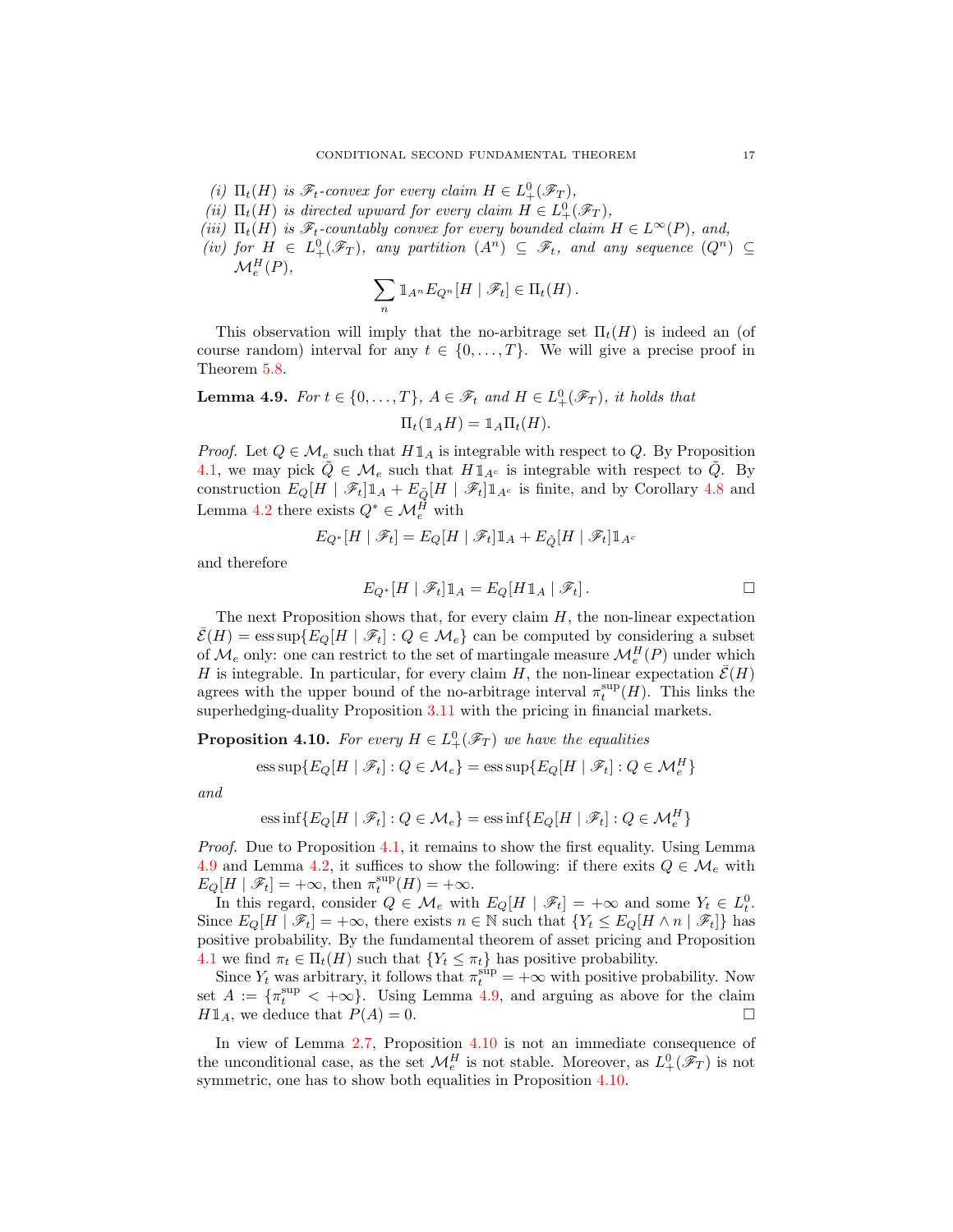<span id="page-17-1"></span>5. A conditional version of the second fundamental theorem

Equipped with efficient tools for non-linear expectations we now prove a conditional version of the second fundamental theorem of asset pricing. We begin by studying those contingent claims which are attainable, i.e. claims which can be perfectly replicated by a hedging strategy.

<span id="page-17-0"></span>5.1. Attainability of Claims. A European contingent claim  $H \in L^0_+(\mathscr{F}_T)$  is called *attainable* (replicable) at time t if there exists  $\xi \in \text{Pred}$  and  $H_t \in L^0(\mathscr{F}_t)$ such that  $H = H_t + G_t(\xi)$ . In this case, we say that the strategy  $\xi$  *replicates* the claim H.

Remark 5.1. Some immediate observations are due.

- (i) If  $H \in L^0_+(\mathscr{F}_T)$  is attainable at time s, then H is attainable at time t for every  $t \geq s$ .
- (ii) The converse is not true. Using consistency of  $\pi^{\text{sup}}$  established in Theorem [3.5](#page-9-0) and Proposition [4.10,](#page-16-1) we have

$$
\pi^{\sup}_s(H)=\pi^{\sup}_s(\pi^{\sup}_t(H))
$$

and

$$
\pi_s^{\text{inf}}(H) = \pi_s^{\text{inf}}(\pi_t^{\text{inf}}(H))
$$

so, by Theorem  $5.4$ , established below, H attainable at time t is attainable at time  $s \leq t$  if and only if  $\pi_t^{\text{sup}}(H) = \pi_t^{\text{inf}}(H)$  is attainable at time s.  $\diamond$ 

Recall that  $H \in \mathcal{H}$  is called *symmetric* with respect to  $\mathcal{E}_t$ , if

$$
\mathcal{E}_t(H) = -\mathcal{E}_t(-H).
$$

In the following we show that for an attainable claim the non-linear expectation for  $-H$  is well defined and coincides with  $-\mathcal{E}_t(H)$ .

<span id="page-17-2"></span>**Lemma 5.2.** Let  $H \in L^0_+(\mathscr{F}_T)$ . Then H is symmetric with respect to  $\mathcal{E}_t$  if and *only if* H *is attainable at time* t*.*

*Proof.* Recall that by definition [\(3.3\)](#page-7-2)  $\mathcal{E}_t^*(\cdot) = -\mathcal{E}_t(-\cdot)$  and hence, as already established in Equation [\(3.8\)](#page-10-4),

$$
\mathcal{E}_t^*(H) = \operatorname{ess\,sup}\{H_t \in L_t^0 : \exists \xi \in \operatorname{Pred} : H_t + \operatorname{G}_t(\xi) \le H\}
$$

is the largest sub-hedging price. Due to Lemma [3.13,](#page-12-2)  $\mathcal{E}_{t}^{*}(H)$  is itself a sub-hedging price.

Now, suppose first that H is attainable at time t, i.e.  $H = H_t + G_t(\xi)$  for some  $\xi \in$  Pred. By Remark [3.2,](#page-8-2) we obtain

$$
\mathcal{E}_t^*(H) = \mathcal{E}_t^*(H_t) + \mathcal{E}_t^*(G_t(\xi)) = H_t = \mathcal{E}_t(H_t + G_t(\xi)) = \mathcal{E}_t(H).
$$

Second, let  $\xi, \eta \in \text{Pred}$  such that

<span id="page-17-3"></span>(5.1) 
$$
\mathcal{E}_t^*(H) + \mathrm{G}_t(\xi) \leq H \leq \mathcal{E}_t(H) + \mathrm{G}_t(\eta).
$$

If H is symmetric, then  $\mathcal{E}_t(H) = \mathcal{E}_t^*(H)$  is finite and this implies

$$
0 \leq H - \mathcal{E}_t(H) - G_t(\xi) \leq G_t(\eta - \xi).
$$

The no-arbitrage assumption yields  $G_t(\eta) = G_t(\xi)$ . Since  $\mathcal{E}_t(H) = \mathcal{E}_t^*(H)$ , Equation  $(5.1)$  yields that  $H = \mathcal{E}_t(H) + G_t(H)$  and therefore H is attainable.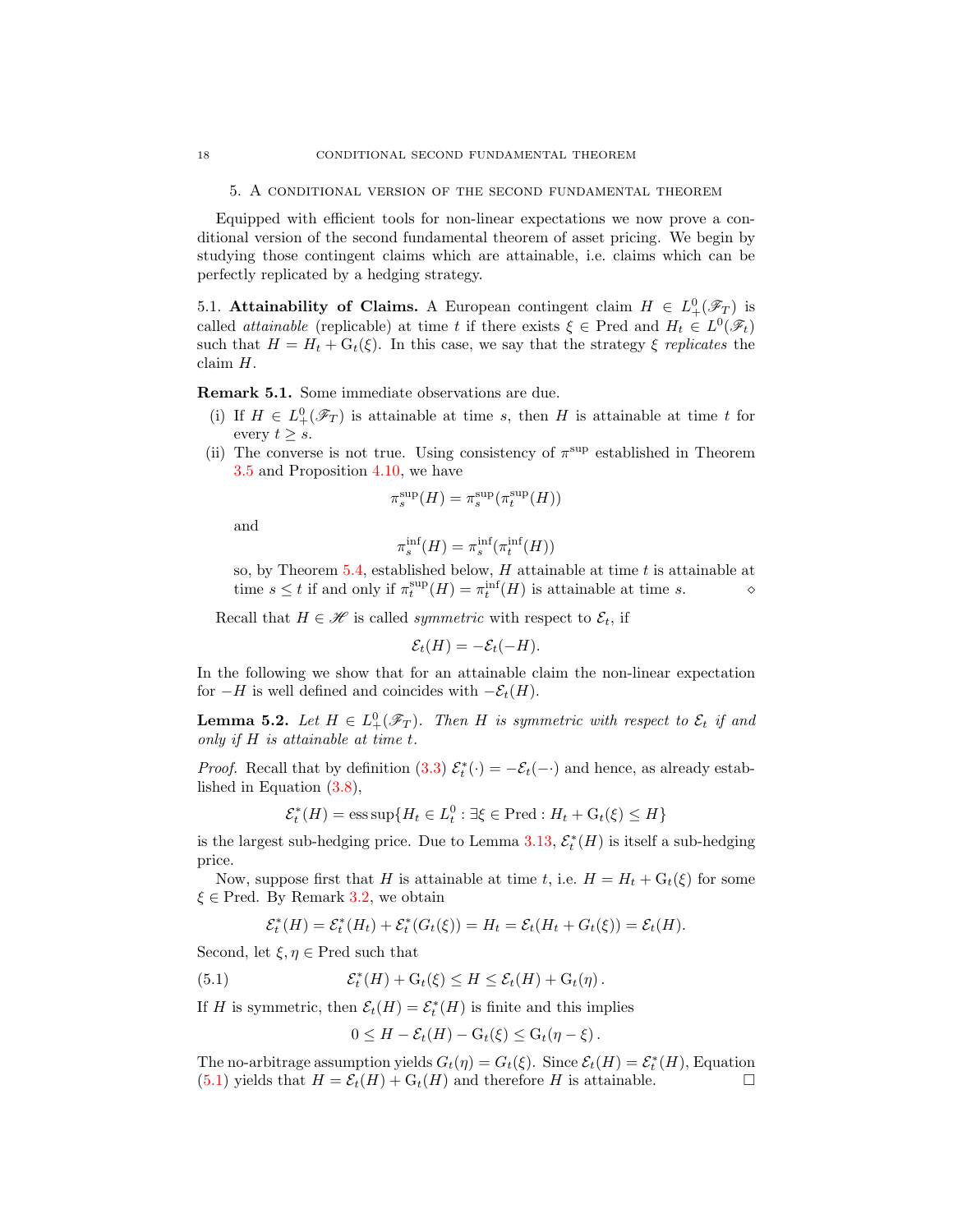<span id="page-18-2"></span>**Corollary 5.3.** *Consider*  $H \in L^0_+(\mathscr{F}_T)$ *. H is attainable at time t if and only if*  $\mathcal{M}_e \ni Q \mapsto E_O[H \mid \mathscr{F}_t]$  *is constant.* 

*Proof.* Using the dualities established in Proposition [3.11](#page-11-0) and Proposition [3.14,](#page-12-0) Lemma [5.2](#page-17-2) shows that  $H$  is attainable at time t if and only if  $H$  is symmetric with respect to  $\mathcal{E}_t^{\pi}$ . Now,  $(\mathcal{E}_t^{\pi})^*(H) = \text{ess}\inf \{ E_Q[H | \mathcal{F}_t] : Q \in \mathcal{M}_e \}$  and symmetry  $(\mathcal{E}_t^{\pi})^*(H) = \mathcal{E}_t^{\pi}(H)$  is therefore equivalent to the constancy of  $E_Q[H | \mathcal{F}_t]$  over  $Q \in \mathcal{M}_e$ .

In view of Proposition [4.1,](#page-13-2) Corollary [5.3](#page-18-2) extends the well-known result, that a claim is attainable if and only if it has a unique arbitrage free price, to a conditional setting. See (Föllmer and Schied,  $2011$ , Theorem 5.32) for the classical case.

<span id="page-18-1"></span>**Theorem 5.4.** Let  $H \in L^0_+(\mathscr{F}_T)$  be a European contingent claim. Then H is *attainable at time* t *if and only if*

$$
\pi_t^{inf}(H) = \pi_t^{sup}(H),
$$

*i.e. when there is a unique arbitrage free price at time* t*. If* H *is not attainable at time t*, *then*  $\pi_t^{inf}(H)$  *and*  $\pi_t^{sup}(H)$  *are not arbitrage free prices at time t*.

*Proof.* The first part, as just remarked, follows from Corollary [5.3.](#page-18-2) The second part follows from the dualities Proposition [3.11](#page-11-0) and Proposition [3.14.](#page-12-0)  $\Box$ 

We obtain the following conditional version of the second fundamental theorem of asset pricing. To do so, we introduce the notation

$$
\mathcal{M}_e \odot_t Q^* := \{Q \odot_t Q^* : Q \in \mathcal{M}_e\}.
$$

<span id="page-18-0"></span>Theorem 5.5. *The following statements are equivalent:*

- *(i)* The market is complete at time t, i.e. every European contingent claim  $H \in$  $L_+^0(\mathscr{F}_T)$  *is attainable at time t.*
- *(ii)* Every European contingent claim  $H \in L^0_+(\mathscr{F}_T)$  has a unique price at time t.
- *(iii)* There exists  $Q^* \in \mathcal{M}_e$  such that  $\mathcal{M}_e = \mathcal{M}_e \odot_t Q^*$ .
- *(iv)* For every  $Q^* \in \mathcal{M}_e(P)$  the equality  $\mathcal{M}_e = \mathcal{M}_e \odot_t Q^*$  holds.

*Proof.* Theorem [5.4](#page-18-1) provides the equivalence between market completeness at time t, and uniqueness of arbitrage-free prices at time t.

As already mentioned in the Remark [3.6,](#page-9-1) the set of equivalent martingale measures is stable. This implies the inclusion  $\mathcal{M}_e \odot_t Q^* \subseteq \mathcal{M}_e$  for every  $Q^* \in \mathcal{M}_e$ .

Now, let us first assume that every European contingent claim  $H \in L^0_+(\mathscr{F}_T)$  has a unique price at time t, and pick  $Q^* \in \mathcal{M}_e$ . We show the inclusion  $\mathcal{M}_e \subseteq \mathcal{M}_e \odot_t Q^*$ . Given  $Q \in \mathcal{M}_e$ , we define the measure  $\tilde{Q} \in \mathcal{M}_e \odot_t Q^*$  by  $\tilde{Q} := Q \odot_t Q^*$ . Using Remark [3.6,](#page-9-1) we compute, for every  $A \in \mathscr{F}_T$ ,

$$
E_{\tilde{Q}}[\mathbb{1}_A] = E_Q[E_{Q^*}[\mathbb{1}_A | \mathscr{F}_t]].
$$

By assumption, the claim  $\mathbb{1}_A \in L^0_+(\mathscr{F}_T)$  has a unique arbitrage-free price at time t. In particular, the prices  $E_{Q^*}[\mathbbm{1}_A \mid \mathscr{F}_t]$  and  $E_Q[\mathbbm{1}_A \mid \mathscr{F}_t]$  do agree. Hence,

$$
E_{\tilde{Q}}[\mathbbm{1}_A] = E_Q[E_Q[\mathbbm{1}_A | \mathscr{F}_t]]
$$
  
= 
$$
E_Q[\mathbbm{1}_A]
$$

and thus  $Q = \tilde{Q} \in \mathcal{M}_e \odot_t Q^*$ , as desired. As  $Q^* \in \mathcal{M}_e$  was arbitrary, we conclude that  $(iv)$  holds.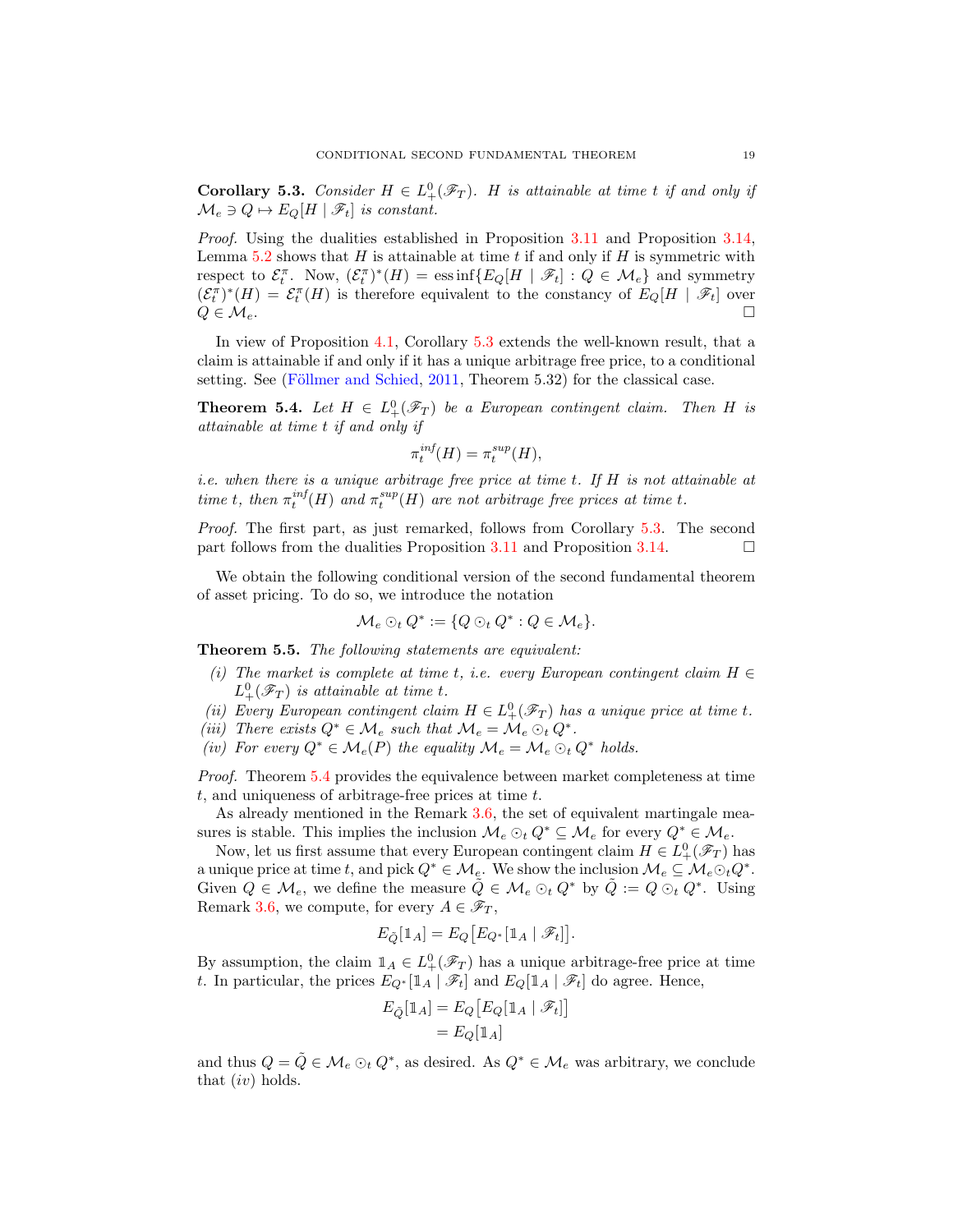Second, suppose that the equality  $\mathcal{M}_e = \mathcal{M}_e \odot_t Q^*$  holds for some  $Q^* \in \mathcal{M}_e(P)$ . We finish the proof by showing that every European contingent claim  $H \in L^0_+(\mathscr{F}_T)$ has a unique price at time t, i.e. constancy of  $\mathcal{M}_e \ni Q \mapsto E_Q[H \mid \mathscr{F}_t]$ . To this end, let  $\tilde{Q} \in \mathcal{M}_e$ . By assumption, there exists  $Q \in \mathcal{M}_e(P)$  such that  $\tilde{Q} = Q \odot_t Q^*$ . Using Remark [3.6](#page-9-1) again, we obtain, for every  $H \in L^0_+(\mathscr{F}_T)$ ,

$$
E_{\tilde{Q}}[H|\mathscr{F}_t]=E_{Q^*}[H|\mathscr{F}_t],
$$

and thus  $\Pi_t(H)$  is indeed a singleton.

Remark 5.6.

- (i) Note that  $\mathcal{M}_e = \mathcal{M}_e \odot_T Q^*$  trivially holds, as  $Q^1 \odot_T Q^2 = Q^1$  for any two measures  $Q^1, Q^2$ . This is in line with the observation that every claim  $H \in L^0_+(\mathscr{F}_T)$  is attainable at time T.
- (ii) As  $Q^1 \odot Q^2 = Q^2$  for any two measures  $Q^1, Q^2$ , we recover the classical version of the second fundamental theorem of asset pricing: market completeness is equivalent to the existence of exactly one equivalent martingale measure.

<span id="page-19-1"></span>**Lemma 5.7.** Let  $H \in L^0_+(\mathscr{F}_T)$  be a claim. If  $Y \in L^0(\mathscr{F}_t)$ , and  $Y \mathbb{1}_A < \pi_t^{sup}(H) \mathbb{1}_A$ *for some*  $\mathscr{F}_t$ -measurable subset A with  $P(A) > 0$ . Then there exists a  $\mathscr{F}_t$ -measurable *set*  $B \subseteq A$  *with*  $P(B) > 0$  *and*  $\pi_t \in \pi_t(H)$  *such that* 

$$
Y \mathbb{1}_B < \pi_t \mathbb{1}_B
$$

*Proof.* First, by assumption,

$$
Y \mathbb{1}_A < \mathbb{1}_A
$$
ess sup  $\Pi_t(H) = \text{ess sup } \mathbb{1}_A \Pi_t(H)$ .

By definition of the essential supremum, there exists  $\pi_t \in \Pi_t(H)$  and a measurable subset  $B \subseteq A$  with positive probability such that

$$
Y \mathbb{1}_B < \pi_t \mathbb{1}_B
$$

and the claim follows.  $\Box$ 

As an intuition for the above proof, it is interesting to note that  $\pi_t^{\text{sup}}$  inherits locality from  $\Pi_t$ , which was shown in Lemma [4.9,](#page-16-0) i.e.

$$
\pi_t^{\text{sup}}(H) \mathbb{1}_A = \text{ess}\sup \Pi_t(H) \mathbb{1}_A = \text{ess}\sup \Pi_t(H \mathbb{1}_A) = \pi_t^{\text{sup}}(H \mathbb{1}_A).
$$

<span id="page-19-0"></span>**Theorem 5.8.** *The set of arbitrage-free prices*  $\Pi_t(H)$  *of a claim*  $H \in L^0_+(\mathscr{F}_T)$  *is* an  $\mathscr{F}_t$ -measurable random interval, *i.e.* 

$$
\Pi_t(H) = \{\lambda_t \pi_t^{sup}(H) + (1 - \lambda_t) \pi_t^{inf}(H) : \lambda_t \in L^0(\mathscr{F}_t), \ 0 < \lambda_t < 1\}.
$$

In the case where  $H$  is attainable, the (random) interval of arbitrage-free prices hence collapses to the singleton  $\{E_Q[H|\mathscr{F}_t]\}$  with any  $Q \in \mathcal{M}_e(P)$ . When H is not attainable, this interval is given by  $(\pi_t^{\text{inf}}, \pi_t^{\text{sup}})$ .

*Proof.* We start with the inclusion

$$
\Pi_t(H) \subseteq \{\lambda_t \pi_t^{\sup}(H) + (1 - \lambda_t) \pi_t^{\inf}(H) : \lambda_t \in L^0(\mathscr{F}_t), \ 0 < \lambda_t < 1\}.
$$

Let  $\pi_t \in \Pi_t(H)$ . Theorem [5.4](#page-18-1) implies together with Lemma [4.9](#page-16-0) the equalities

$$
\{\pi_t = \pi_t^{\text{sup}}(H)\} = \{\pi_t^{\text{inf}}(H) = \pi_t = \pi_t^{\text{sup}}(H)\},
$$
  

$$
\{\pi_t < \pi_t^{\text{sup}}(H)\} = \{\pi_t^{\text{inf}}(H) < \pi_t = \pi_t^{\text{sup}}(H)\}.
$$

$$
\sqcup
$$

⋄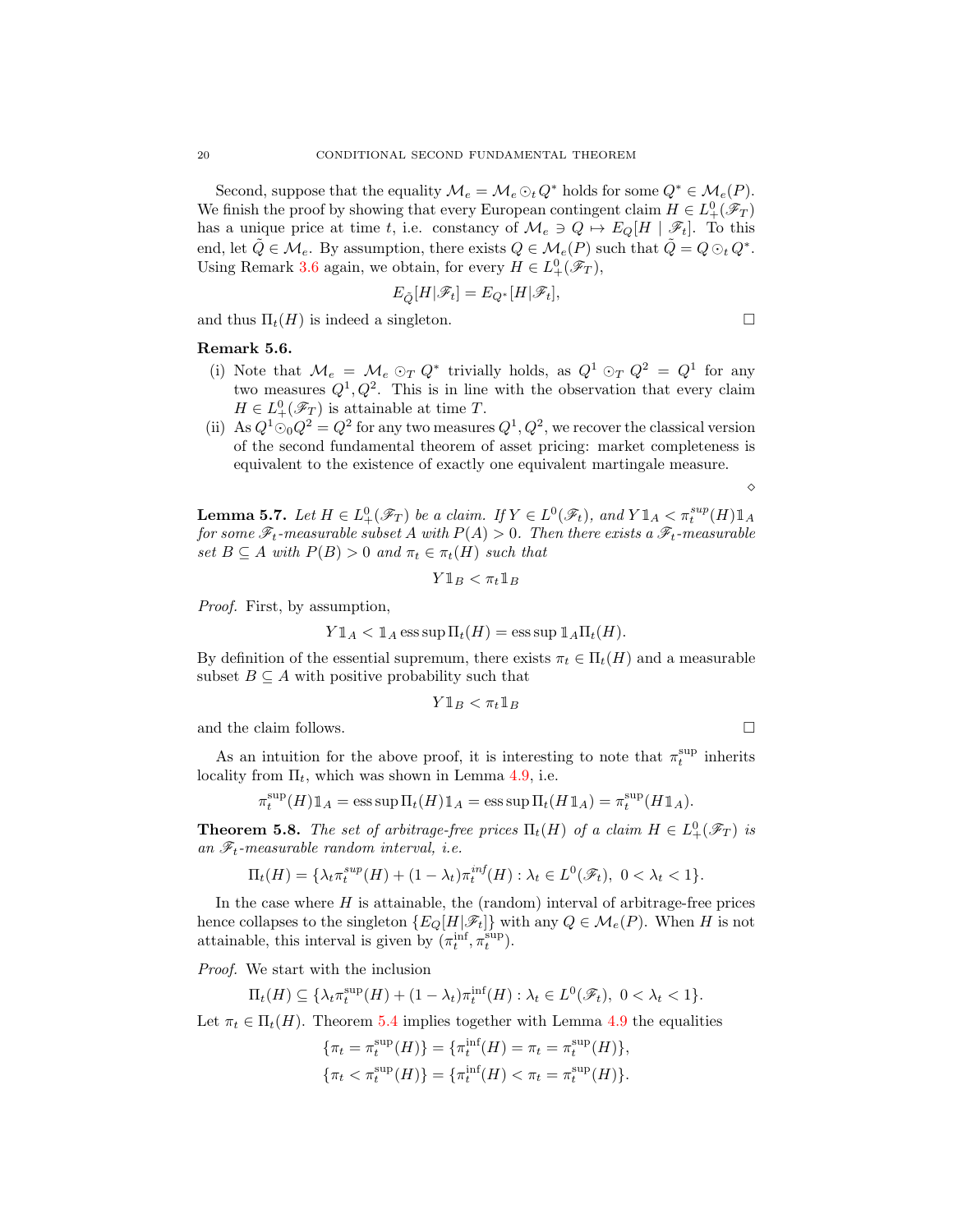Thus we find  $0 < \lambda_t < 1$ , where

$$
\lambda_t := \frac{\pi_t - \pi_t^{\text{inf}}(H)}{\pi_t^{\text{sup}}(H) - \pi_t^{\text{inf}}(H)} \mathbb{1}_{\{\pi_t^{\text{sup}}(H) > \pi_t\}} + \delta \mathbb{1}_{\{\pi_t^{\text{sup}}(H) = \pi_t\}}
$$

for any  $\delta \in (0,1)$ . By construction,

$$
\pi_t = \lambda_t \pi_t^{\sup}(H) + (1 - \lambda_t) \pi_t^{\inf}(H).
$$

To show the other inclusion we may assume, by Theorem  $5.4$  that  $H$  is not attainable. Using Lemma [4.9](#page-16-0) and Corollary [4.8,](#page-15-0) we may even assume that  $\pi_t^{\inf}(H)$  <  $\pi_t^{\text{sup}}(H)$ , see also the remark following this proof. Next, let  $\pi_t^{\text{inf}}(H) < Y < \pi_t^{\text{sup}}(H)$ . We claim that there exists  $\pi_t \in \Pi_t(H)$  such that  $Y \leq \pi_t$ . If this is shown, then similarly

$$
\tilde{\pi}_t \leq Y \leq \pi_t
$$

for  $\tilde{\pi}_t \in \Pi_t(H)$  and conditional convexity of  $\Pi_t(H)$  implies  $Y \in \Pi_t(H)$ .

To show the existence of  $\pi_t$ , we use a Halmos-Savage argument. Set  $\alpha :=$  $\sup\{P(\{\pi_t \geq Y\}) : \pi_t \in \Pi_t(H)\}\$ . By Lemma [5.7,](#page-19-1)  $\alpha > 0$ . Pick a sequence  $\pi_t^n$ such that  $P(\lbrace \pi^n_t \geq Y \rbrace)$  converges to  $\alpha$ , and set  $A^n := \lbrace \pi^n_t \geq Y \rbrace$ . For  $n \in \mathbb{N}$ , define  $B^n := A^n \setminus \cup_{k < n} A^k$  and set

$$
\pi_t := \sum_n \pi^n_t 1\!\!1_{B^n} + \pi^1_t 1\!\!1_{A^c}
$$

where  $A = \bigcup_n A^n$ . By Corollary [4.8,](#page-15-0)  $\pi_t \in \Pi_t(H)$ . As  $\{\pi_t \geq Y\} \supseteq A^n$  for each  $n \in \mathbb{N}$ , we have  $P(\{\pi_t \geq Y\}) = \alpha$ . It remains to show that  $\alpha = 1$ . Suppose  ${\lbrace \pi_t < Y \rbrace}$  has positive probability. By Lemma [5.7,](#page-19-1) there exists  $\tilde{\pi}_t \in \Pi_t(H)$  with

$$
1\!\!1_C Y \leq 1\!\!1_C \tilde{\pi}_t
$$

with  $C \subseteq {\lbrace \pi_t < Y \rbrace} \subseteq A^c$ . Setting

$$
\hat{\pi}_t := \sum_n \pi_t^n \, \mathbbm{1}_{B^n} + \tilde{\pi}_t \, \mathbbm{1}_C + \pi_t^1 \, \mathbbm{1}_{A^c \backslash C}
$$

yields an arbitrage-free price with  $P({\lbrace \hat{\pi}_t \ge Y \rbrace}) > P({\lbrace \pi_t \ge Y \rbrace}) = \alpha$ , a contradiction.

We end this section with some clarifying remarks regarding attainability of claims in the conditional setting. Let  $t \in \{0, \ldots, T\}$ . Note that every claim H decomposes as  $H = H^A + H^B$ , where  $H^A$  is attainable at time t, and  $H^B$  captures the nonattainability of  $H$  in the sense that

$$
\{\pi_t^{\inf}(H^B)=\pi_t^{\sup}(H^B)\}=\{\pi_t^{\inf}(H)<\pi_t^{\sup}(H)\}\,.
$$

Indeed, let  $A := \{ \pi_t^{\text{inf}}(H) = \pi_t^{\text{sup}}(H) \}$  and set

$$
H^A := H1\mathbb{1}_A \text{ and } H^B := H1\mathbb{1}_{A^c}.
$$

Using locality,

$$
\pi_t^{\text{inf}}(H^A) = \mathbb{1}_A \pi_t^{\text{inf}}(H) = \mathbb{1}_A \pi_t^{\text{sup}}(H) = \pi_t^{\text{sup}}(H^A),
$$

whence  $H^A$  is attainable at time t by Theorem [5.4.](#page-18-1) Using this decomposition, and Theorem [5.4,](#page-18-1) one ends up with a tool for easy detection of prices yielding arbitrage, as captured in the following corollary.

**Corollary 5.9.** Let  $H \in L^0_+(\mathscr{F}_t)$  be a European contingent claim, and let  $\pi_t$  be an Ft*-measurable random variable.*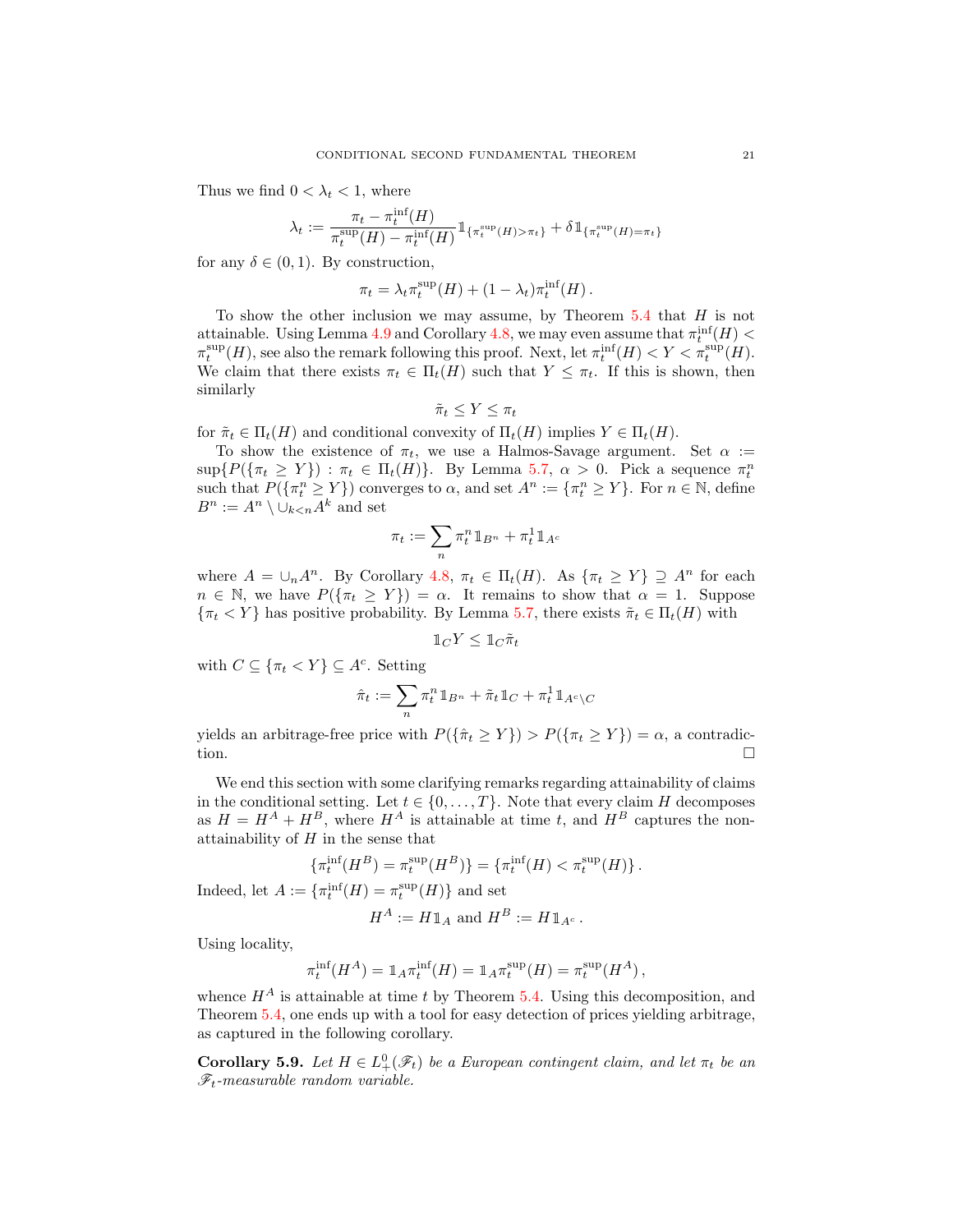\n- (i) If 
$$
\{\pi_t > \pi_t^{sup}(H)\}
$$
 has positive probability, then  $\pi_t \notin \Pi_t(H)$ .
\n- (ii) If  $\{\pi_t = \pi_t^{sup}(H)\} \cap \{\pi_t^{inf}(H) < \pi_t^{sup}(H)\}$  has positive probability, then  $\pi_t \notin \Pi_t(H)$ .
\n

#### 6. Conclusion

<span id="page-21-0"></span>In this article we provided a conditional version of the second fundamental theorem in discrete time. We have shown that at any time  $t$ , completeness of the financial market is characterized by uniqueness of the prices of all financial claims. In this regard, we provided a detailed study of the arbitrage-free price interval at t, showing conditional convexity together with the associated super-hedging and sub-hedging dualities. The latter give upper and lower bounds of the no-arbitrage interval, and are, as usual, not arbitrage-free prices if the interval is a true interval. We also provided a new perspective on the optional decomposition theorem based on non-linear expectations.

## Appendix A. Non-linear expectations

For the convenience of the reader we collect several well-known properties of non-linear expectations.

#### A.1. Basic properties.

**Lemma A.1.** *Every subadditive conditional expectation*  $\mathcal{E}_t : \mathcal{H} \to \mathcal{H}_t$  *is*  $\mathcal{F}_t$ *translation-invariant.*

*Proof.* Note that  $\mathscr{H} + \mathscr{H}_t \subseteq \mathscr{H} + \mathscr{H} \subseteq \mathscr{H}$  holds. For  $X \in \mathscr{H}$  and  $X_t \in \mathscr{H}_t$ , subadditivity yields

$$
\mathcal{E}_t(X + X_t) \le \mathcal{E}_t(X) + \mathcal{E}_t(X_t) = \mathcal{E}_t(X) + X_t
$$

As  $X = X + X_t - X_t$  we also have

$$
\mathcal{E}_t(X) + X_t \leq (\mathcal{E}_t(X + X_t) - X_t) + X_t = \mathcal{E}_t(X + X_t).
$$

 $\Box$ 

**Lemma A.2** [\(Detlefsen and Scandolo](#page-24-11) [\(2005](#page-24-11))). Let  $\mathcal{H}$  be additive and  $\mathcal{F}_t$ -local. *For a*  $\mathcal{F}_t$ -conditional expectation  $\mathcal{E}_t : \mathcal{H} \to \mathcal{H}_t$  the following are equivalent:

- *(i)*  $\mathcal{E}_t$  *is*  $\mathcal{F}_t$ *-local.*
- *(ii)* For  $X \in \mathcal{H}$  and  $A \in \mathcal{F}_t$  the equality  $\mathcal{E}_t(\mathbb{1}_A X) = \mathbb{1}_A \mathcal{E}_t(X)$  holds.
- *(iii)* For  $X, Y \in \mathcal{H}$  and  $A \in \mathcal{F}_t$  the equality  $\mathcal{E}_t(\mathbb{1}_A X + \mathbb{1}_{A^c} Y) = \mathbb{1}_A \mathcal{E}_t(X) +$  $\mathbb{1}_{A^c} \mathcal{E}_t(Y)$  *holds.*

Proposition A.3. *Every convex expectation is local.*

*Proof.* Let  $\mathcal{E} = (\mathcal{E}_t)_t$  be convex. Note that H is local as  $1_A\mathcal{H} = 1_A\mathcal{H} + 1_{A^c}0 \subseteq$  $\mathscr{H}$ . Now proceed as in [\(Detlefsen and Scandolo](#page-24-11), [2005](#page-24-11), Proposition 2).

<span id="page-21-1"></span>**Proposition A.4.** *Every translation-invariant expectation on a local set*  $\mathcal{H} \subseteq L^{\infty}$ *is local.*

*Proof.* Let  $\mathcal{E}_t$  be translation-invariant and  $A \in \mathcal{F}_t$ . The inequality

$$
1\!\!1_A X - 1\!\!1_{A^c} \|X\| \le X \le 1\!\!1_A X + 1\!\!1_{A^c} \|X\|
$$

yields

$$
\mathcal{E}_t(X) \ge \mathcal{E}_t(\mathbb{1}_A X - \mathbb{1}_{A^c} ||X||)
$$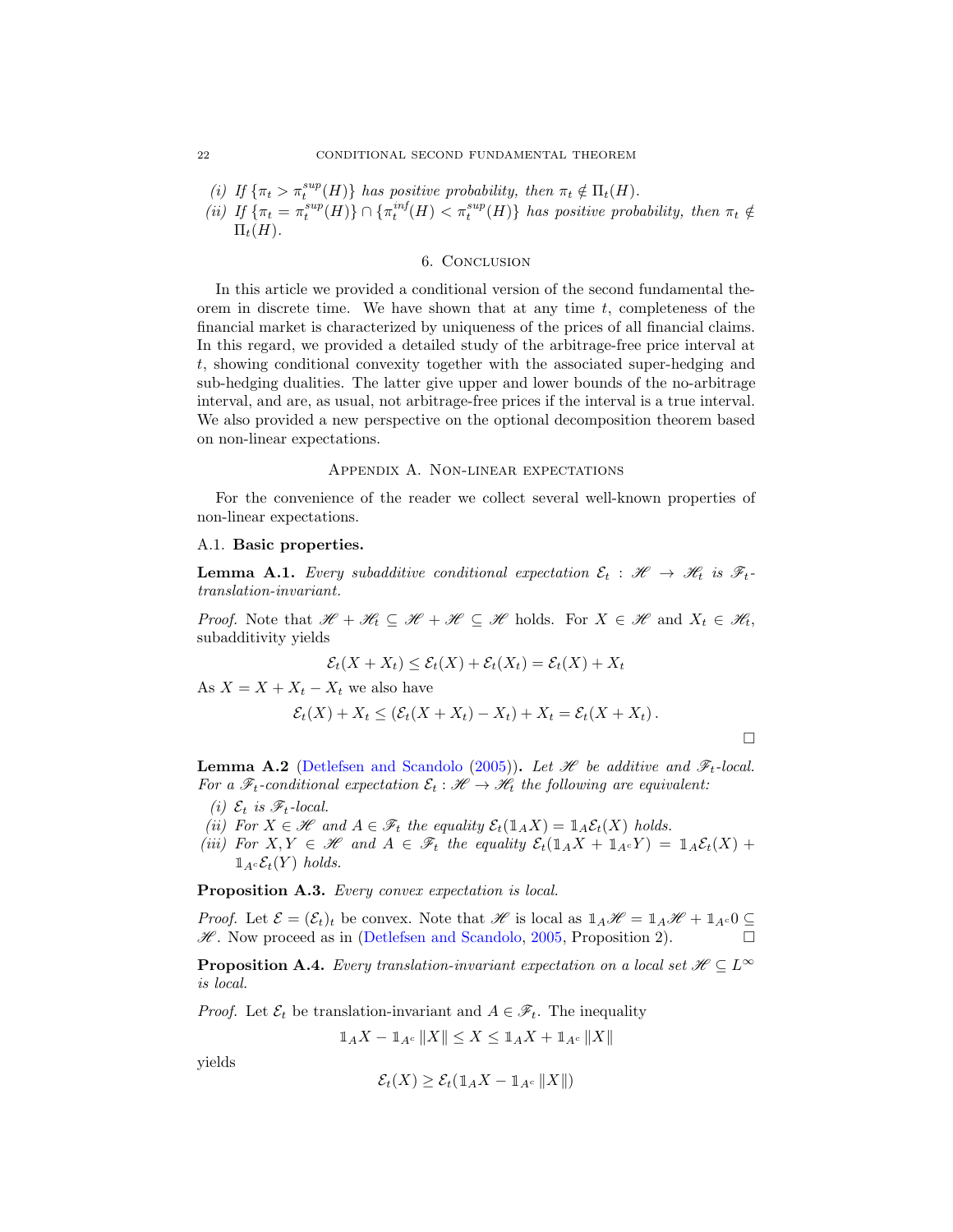and additionally

$$
\mathcal{E}_t(X) \le \mathcal{E}_t(\mathbb{1}_A X + \mathbb{1}_{A^c} ||X||)
$$

Note that  $\mathbb{R} \subseteq \mathcal{H}$ . Multiplying both inequalities with  $\mathbb{1}_A$  gives

$$
1\!\!1_A\mathcal{E}_t(X) = 1\!\!1_A\mathcal{E}_t(1\!\!1_A X)
$$

and thus

$$
\mathcal{E}_t(\mathbb{1}_A X) = \mathbb{1}_A \mathcal{E}_t(\mathbb{1}_A X) + \mathbb{1}_{A^c} \mathcal{E}_t(\mathbb{1}_A X)
$$
  
=  $\mathbb{1}_A \mathcal{E}_t(X) + \mathbb{1}_A \mathbb{1}_{A^c} \mathcal{E}_t(\mathbb{1}_A X)$   
=  $\mathbb{1}_A \mathcal{E}_t(X)$ 

Remark A.5. Proposition [A.4](#page-21-1) sharpens [\(Detlefsen and Scandolo](#page-24-11), [2005,](#page-24-11) Proposition 2). Every conditional risk measure on  $L^{\infty}$  is local; there is no need for  $\infty$  convexity.  $\diamond$ 

**Lemma A.6.** *Every translation-invariant expectation on*  $\mathcal{H} \subseteq L^{\infty}$  *is 1-Lipschitz with respect to.*  $\|\cdot\|_{\infty}$ *.* 

**Lemma A.7.** Let  $\mathcal E$  be a dynamic expectation on  $\mathcal H$ . The following are equivalent:

- $(i)$   $E$  *is consistent*
- *(ii)* For every  $t \in \{0, ..., T-1\}$  *we have*  $\mathcal{E}_t = \mathcal{E}_t \circ \mathcal{E}_{t+1}$ *.*
- *(iii)* For every  $X, Y \in \mathcal{H}$  and  $s \leq t$  the condition  $\mathcal{E}_t(X) \leq \mathcal{E}_t(Y)$  implies  $\mathcal{E}_s(X) \leq$  $\mathcal{E}_s(Y)$ .
- *(iv)* For every  $X, Y \in \mathcal{H}$  and  $s \leq t$  the condition  $\mathcal{E}_t(X) = \mathcal{E}_t(Y)$  implies  $\mathcal{E}_s(X) =$  $\mathcal{E}_s(Y)$ .

*Proof.* As in (Föllmer and Schied, [2011](#page-24-7), Lemma 11.11). Note that no translationinvariance is needed.

<span id="page-22-0"></span>A.2. Symmetry. A space  $\mathscr H$  is called symmetric, if  $-\mathscr H = \mathscr H$ .

**Proposition A.8.** Let  $(\mathcal{E}_t)_t$  be a dynamic expectation on the symmetric set  $\mathcal{H}$ . We define another dynamic expectation  $(\mathcal{E}_t^*)_t$  by

$$
\mathcal{E}_t^*(X):=-\mathcal{E}_t(-X)
$$

**Remark A.9.** If  $\mathcal{E}_t$  is a subadditive expectation on symmetric  $\mathcal{H}$ , then

$$
\mathcal{E}_t \geq \mathcal{E}^*_t
$$

Indeed, for  $X \in \mathcal{H}$  we have

$$
0 = \mathcal{E}_t(0) = \mathcal{E}_t(X - X) \le \mathcal{E}_t(X) + \mathcal{E}_t(-X)
$$

⋄

**Remark A.10.** If H is symmetric, the mapping  $\mathcal{E} \mapsto \mathcal{E}^*$  is a bijection on the collection of dynamic expectations on  $\mathscr{H}$ . For every dynamic expectation we have  $\mathcal{E} = \mathcal{E}^{**}$ . A dynamic expectation  $\mathcal{E}$  with  $\mathcal{E} = \mathcal{E}^*$  is called symmetric.  $\diamond$ 

Proposition A.11. *A dynamic expectation is linear if and only if it is symmetric and sublinear.*

**Definition A.12** (Definition 4.3 in [Cohen et al.](#page-23-13) [\(2011\)](#page-23-13)). Let  $\mathcal{H}$  be symmetric and let  $\mathcal{E}_t$  be a  $\mathscr{F}_t$ -conditional expectation. We call  $X \in \mathscr{H}$  symmetric (with respect to  $\mathcal{E}_t$ ), if

$$
\mathcal{E}_t(X) = \mathcal{E}_t^*(X)
$$

holds. This extends as usual to dynamic expectations.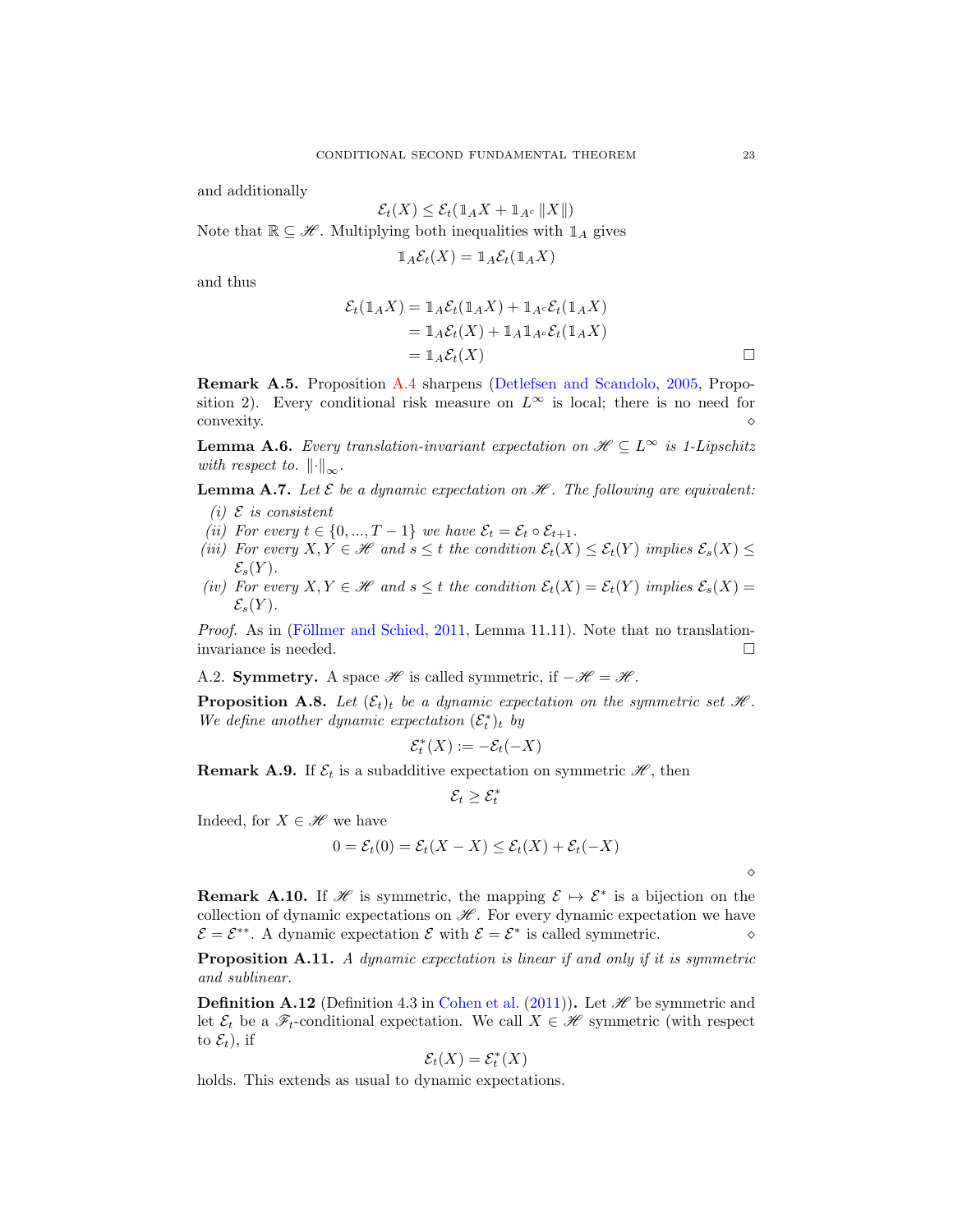Lemma A.13.

- *(i)*  $X \in \mathcal{H}$  *is symmetric if and only if*  $(-X)$  *is symmetric.*
- *(ii)*  $X \in \mathcal{H}$  *is symmetric with respect to*  $\mathcal{E}$  *if and only if it is symmetric with respect to*  $\mathcal{E}^*$ .

<span id="page-23-11"></span>**Proposition A.14** (Lemma 2.2 in [Cohen et al.](#page-23-13) [\(2011\)](#page-23-13)). Let  $\mathcal{H}$  be symmetric and additive, and let  $\mathcal{E}_t$  be a positive homogeneous  $\mathcal{F}_t$ -conditional expectation. Let  $Y \in \mathcal{H}$  be symmetric and  $m_t \in \mathcal{H}$  with  $m_t Y \in \mathcal{H}$ . Then

$$
\mathcal{E}_t(m_t Y) = m_t \mathcal{E}_t(Y)
$$

*If*  $\mathcal{E}_t$  *is additionally sublinear, then for*  $X \in \mathcal{H}$ 

$$
\mathcal{E}_t(X + m_t Y) = \mathcal{E}_t(X) + m_t \mathcal{E}_t(Y)
$$

**Corollary A.15** (Lemma 4.8 in [Cohen et al.](#page-23-13) [\(2011](#page-23-13))). Let  $\mathcal{H}$  be symmetric and let  $\mathcal{E}_t$  be a sublinear  $\mathcal{F}_t$ -conditional expectation. The collection of symmetric elements *forms a* R*-linear space.*

#### **REFERENCES**

- <span id="page-23-8"></span>Acciaio, B. and Penner, I. (2011), Dynamic risk measures, *in* 'Advanced mathematical methods for finance', Springer, pp. 1–34.
- <span id="page-23-6"></span>Artzner, P., Delbaen, F., Eber, J.-M. and Heath, D. (1999), 'Coherent measures of risk', *Mathematical finance* 9(3), 203–228.
- <span id="page-23-10"></span>Artzner, P., Delbaen, F., Eber, J.-M., Heath, D. and Ku, H. (2007), 'Coherent multiperiod risk adjusted values and bellman's principle', *Annals of Operations Research* 152(1), 5–22.
- Bachelier, L. (1900), Théorie de la spéculation, *in* 'Annales scientifiques de l'École normale supérieure', Vol. 17, pp. 21–86.
- <span id="page-23-3"></span>Biagini, F. (2010), 'Second fundamental theorem of asset pricing', *Encyclopedia of Quantitative Finance* .
- <span id="page-23-0"></span>Black, F. and Scholes, M. (1973), 'The pricing of options and corporate liabilities', *Journal of political economy* 81(3), 637–654.
- <span id="page-23-5"></span>Bouchard, B., Nutz, M. et al. (2015), 'Arbitrage and duality in nondominated discrete-time models', *Annals of Applied Probability* 25(2), 823–859.
- <span id="page-23-12"></span>Burzoni, M., Frittelli, M., Maggis, M. et al. (2017), 'Model-free superhedging duality', *Annals of Applied Probability* 27(3), 1452–1477.
- <span id="page-23-13"></span>Cohen, S., Ji, S. and Peng, S. (2011), 'Sublinear expectations and martingales in discrete time', *arXiv preprint arXiv:1104.5390* .
- <span id="page-23-9"></span>Cohen, S. et al. (2012), 'Quasi-sure analysis, aggregation and dual representations of sublinear expectations in general spaces', *Electronic Journal of Probability* 17.
- <span id="page-23-4"></span>Coquet, F., Hu, Y., Mémin, J. and Peng, S. (2002), 'Filtration-consistent nonlinear expectations and related g-expectations', *Probability Theory and Related Fields*  $123(1), 1-27.$
- <span id="page-23-7"></span>Delbaen, F. (2002), Coherent risk measures on general probability spaces, *in* 'Advances in finance and stochastics', Springer, pp. 1–37.
- <span id="page-23-1"></span>Delbaen, F. and Schachermayer, W. (1994), 'A general version of the fundamental theorem of asset pricing', *Mathematische Annalen* 300(1), 463–520.
- <span id="page-23-2"></span>Delbaen, F. and Schachermayer, W. (1998), 'The fundamental theorem of asset pricing for unbounded stochastic processes', *Mathematische Annalen* 312(2), 215– 250.